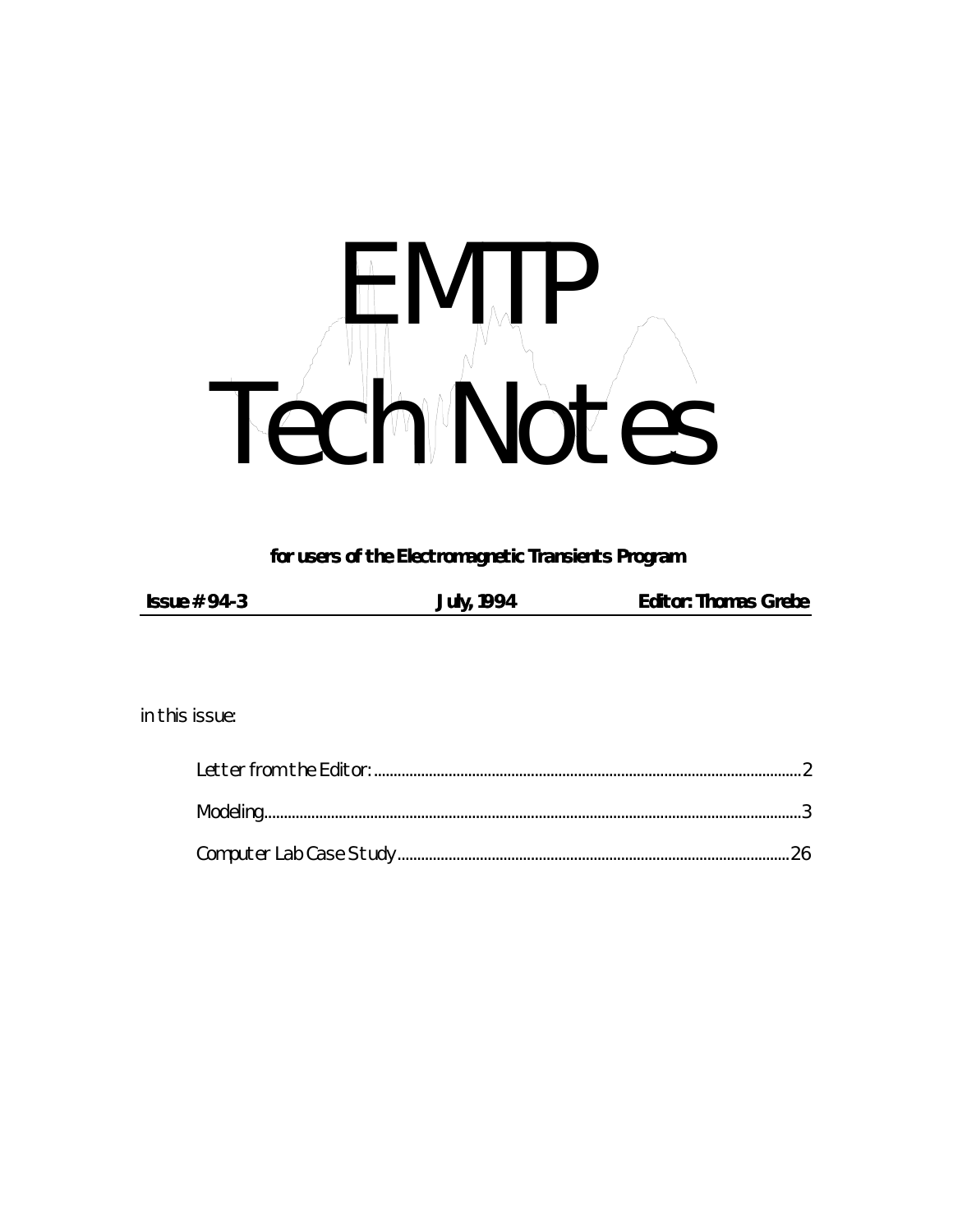# *Letter from the Editor:*

*EMTP Tech Notes* is the technical newsletter provided to members of the EMTP User's Group. The newsletter is a quarterly technical publication highlighting contributions from members of the User's Group. This newsletter is published using Microsoft Word for Windows 6.0. If you wish to contribute an article, please contact Susie Brockman or myself for appropriate text and figure formats. Contributions in the following areas are welcome:

Technical articles Modifications / enhancements to the code Case studies / unique simulations Research projects EMTP data preparation / model development Modules developed for distribution on the BBS Letters to the editor / User's Group Technical paper abstracts Questions for members of the User's Group

I believe that the exchange of technical information is one of the most important functions of the EMTP User's Group and this newsletter will help to serve the needs of the members. Thanks to the authors for helping to put this issue together. As always, I'm open for suggestions regarding this publication and the User's Group in general.

Thanks for your support

For more information concerning the newsletter or to submit a contribution please contact:

Thomas Grebe (x33) or Susie Brockman (x41) EMTP User's Group Electrotek Concepts, Inc. 10305 Dutchtown Road, Suite 103 Knoxville, Tennessee 37932 Phone: (615) 675-1500 x33 FAX: (615) 966-5497 **(800) 554-4767**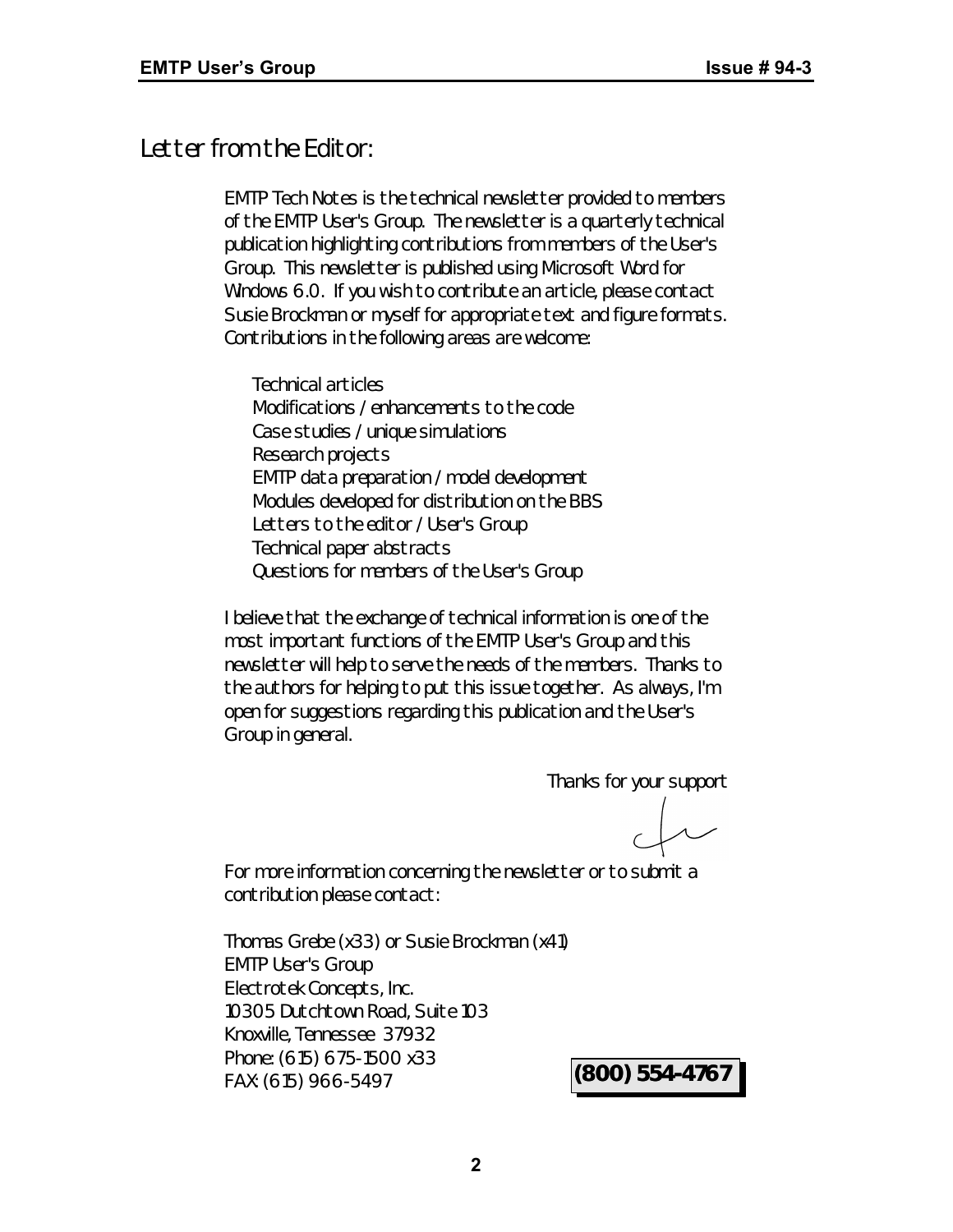# *Simulation of Substation Breaker Failure Using EMTP*

# *Introduction*

A breaker failure occurred at a substation of an electric utility after a fault had occurred on a transformer. When the transformer fault occurred (on transformer T1), relaying took the transformer off line and transferred the load of both low sides -T1X and T1Y. A crew was sent out to do the standard procedure for this scenario. They removed the circuit breaker at the X-winding (CB-T1X) from its cubical and were about to do the same to the one at the Ywinding (CB-T1Y). It was at this point that the breaker failure occurred when CB-T1Y closed unexpectedly. This closure tied the hot 13.8 kV but off transformer T2 to the faulted transformer T1. The energized T1 back-fed circuit 1 (a 161 kV line) to sub 200 where a fault recorder recorded the energization.

The EMTP study involved using the reduced circuit model shown in Figure 1 (Sub 100, transmission line 1, and transformers T1 and T2 with their loads and breakers). Studies were performed that modeled various fault conditions on T1 as well as having either one phase or three phases of the breaker operating. The results of the cases were compared against the result obtained from the fault recorder at sub 200.

*Figure 1 - Reduced Circuit Model*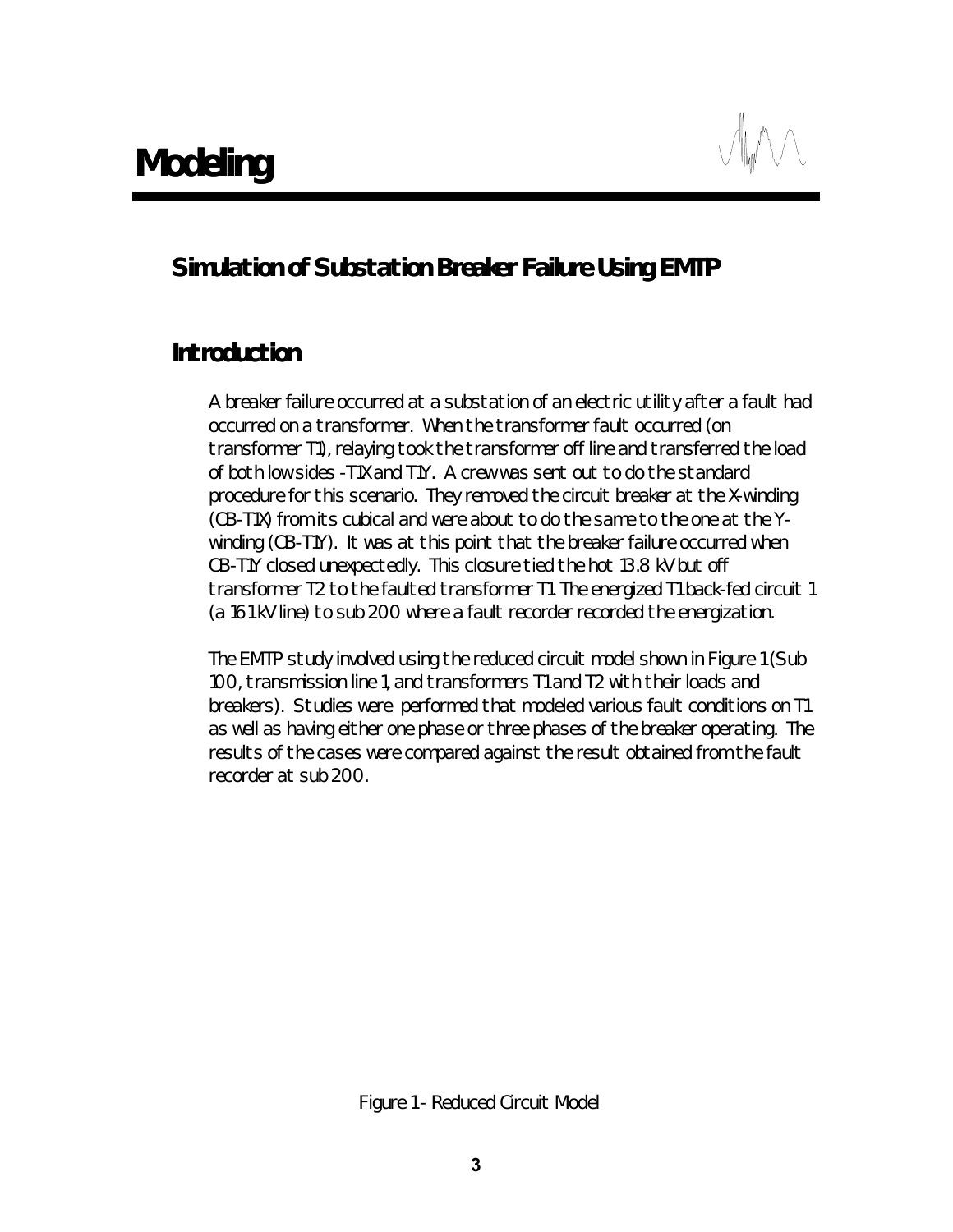# *Model Used for Investigating the problem*

In this section, the model used to analyze the breaker failure is discussed in detail. Explanations and derivations of each main component will be given. The entire model is shown in Figure 1 and will be referred to often in this section.

# *Thevenin's Source Equivalent*

The source voltage seen by sub 100 is modeled by the Thevenin's equivalent voltage and impedance. These are shown in the upper right hand portion of Figure 1. The EMTP requires source voltage to be given in peak line-to-ground volts. The input data listed the sinusoidal source voltage as 165.7 kV line-toline. Making the appropriate conversion gives:

 $V_{\text{pl-g}} = V_{\text{H}}$  \* sqrt (2)/sqrt (3) = 135.4 kV

The above peak line-to-ground value is the one that is entered into the input data file for the EMTP. The Thevenin's equivalent impedance is required to be in positive and zero sequence format for the EMTP and the resistance has units of ohms and the inductance has units of millihenries (mH's). The input data listed the positive and zero sequence impedances on a 100 MVA base as:

 $Z_1$  = .1526 + j1.4520 % per unit  $Z_0$  = .4762 + j2.3829 % per unit

In order to convert these values to ohms and millihenries, the base impedance value is needed. The base voltage is given as 161 kV line-to-line and the base impedance value can now be found by using the equation:

 $Z_{base} = (V_{base})2kVS_{base}MVA = 259.21\Omega$ 

The impedances can now be converted to ohms and millihenries using the conversions:

$$
Z_1 = R_{1pu}^* Z_{base} + jX_{1pu}^* Z_{base}^* 1000/(120^* \pi) = .3956 \Omega + j9.983 \text{ mH}
$$
  

$$
Z_0 = R_{0pu}^* Z_{base} + jX_{0pu}^* Z_{base}^* 1000/(120^* \pi) = 1.234 \Omega + j16.38 \text{ mH}
$$

# *Transmission Line 1*

Circuit 1 is a 3.9 mile, 161 kV transmission line that runs between substations 100 and 200 and is shown in the upper left hand corner of Figure 1 (between B1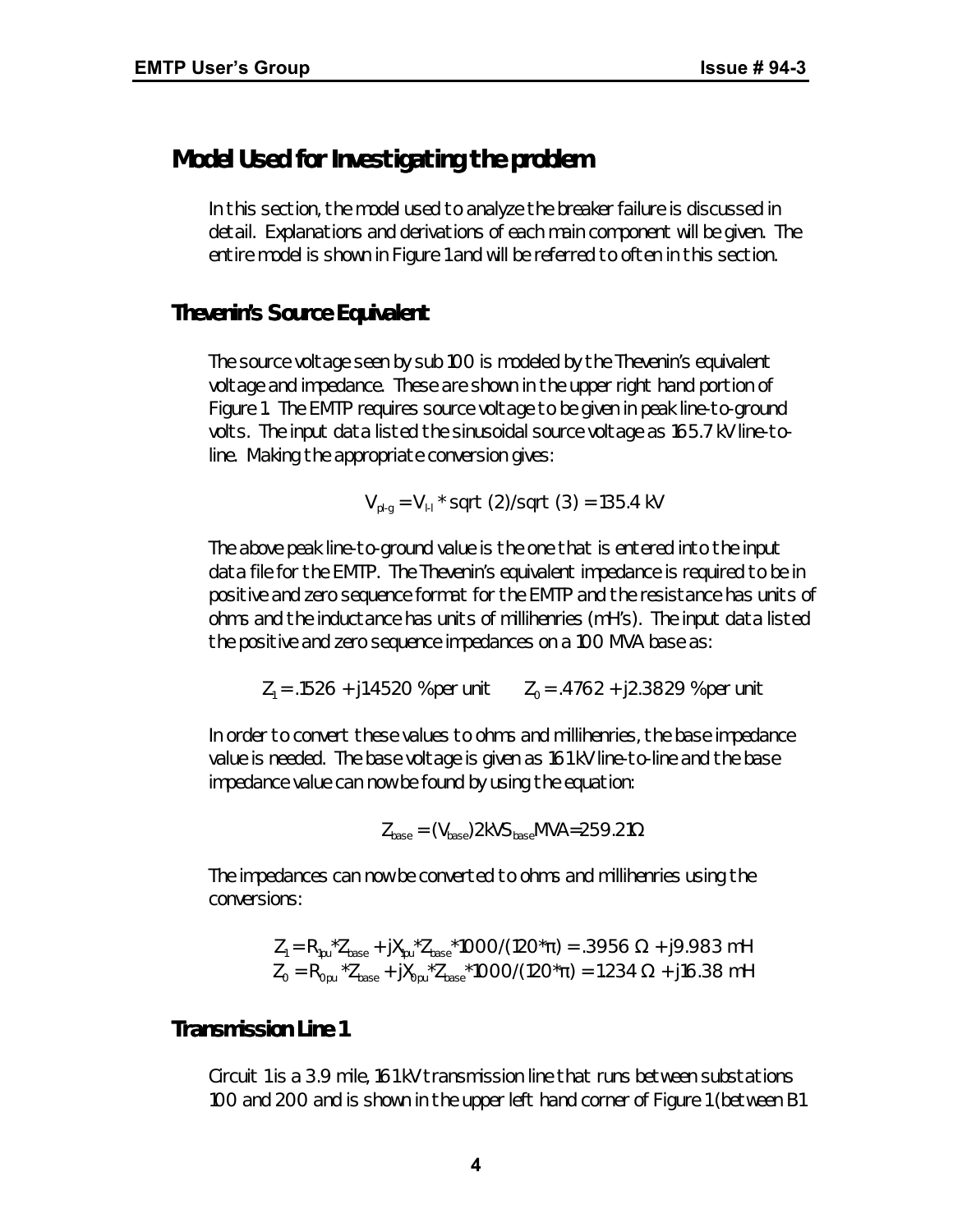and MOD1). It was necessary to model this line since the fault recorder, which recorded the problem occurring at sub 100, was located at sub 200.

The line was modeled in the EMTP Line Constants auxiliary file. There are a couple of different model types available for transmission lines in the Line Constants file. These types include a constant distributed parameter model and a frequency dependent mode. Cases were run for both types (1CP.DAT and 1FD.DAT) and the results compared. Since the line was quite short, there was no apparent difference between the two types (lines usually have to be quite short, there was no apparent difference between the two types) (Lines usually have to be several miles long in order for a significant difference to occur between the models). Figures 2 and 3 show the similar wave forms for the two model types. Because of the lack of difference between the two types, the frequency dependent model (Table 1) was chosen arbitrarily to be used in the overall system model.



*Figure 2 - Using a Constant Parameter Line Model - B1*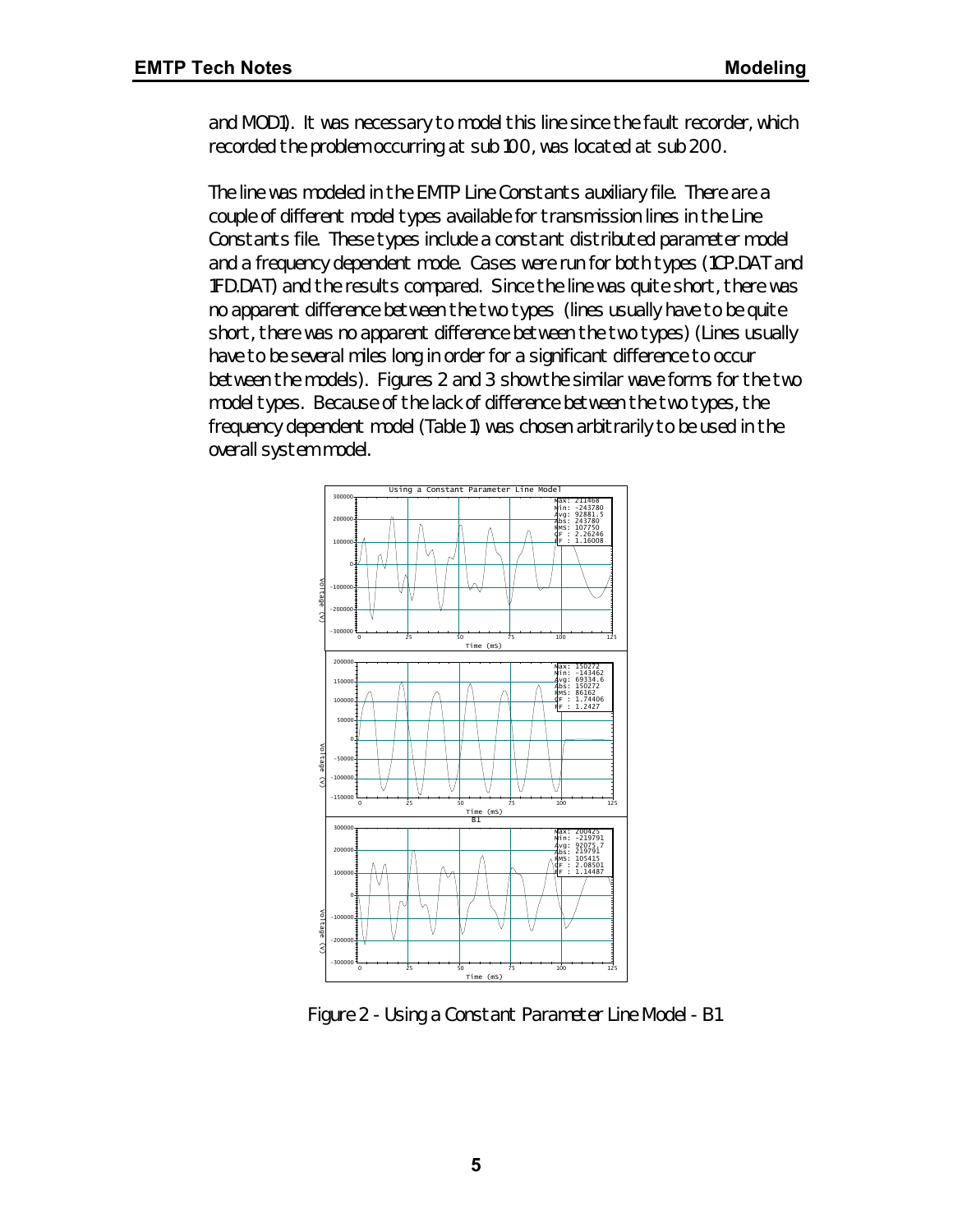

*Figure 3 - Using a Frequency Dependent Line Model - B1*

Table 1 - 1FD.dat

```
C FILE NAME: 1FD.DAT
C
C This file contains data for CKT 1.
C The zero and positive sequence impedances as well as the susceptance (+) are
C available to us, therefore the line-rebuild option will be used
C to find the line parameters to be used in EMTP.
\rm CC This file finds the FREQUENCY DEPENDENT PARAMETERS for the line.
C
C Here, I have assumed that Czero ~= 0.5 * Cpos.
C Note that LBUILD will not work if Czero = Cpos.
C
BEGIN NEW DATA CASE
LINE CONSTANTS
C 345678 112345678 212345678 312345678 412345678 512345678 612345678 712345678
C Module Model---->Matrix--->Scale----><-----Fmin<----NPdec<-----Ndec
LINE-MODEL FD-LINE LBUILD
ENGLISH
C Conductor cards
```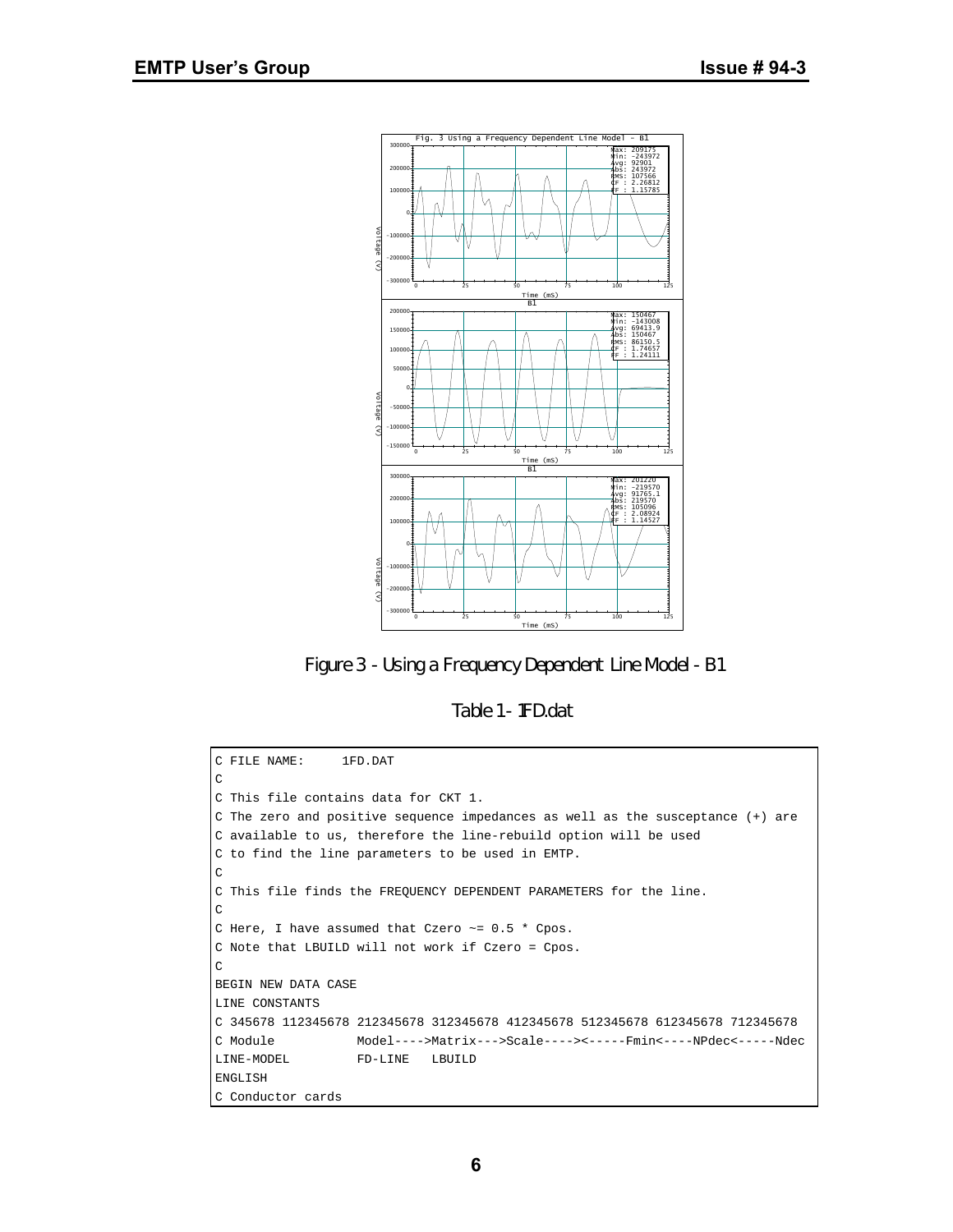| C I            |              |                   | I                                                                                                                                                           |                                          |                   | V                 |       |              |   |         |     |
|----------------|--------------|-------------------|-------------------------------------------------------------------------------------------------------------------------------------------------------------|------------------------------------------|-------------------|-------------------|-------|--------------|---|---------|-----|
| $C$ $P$        |              | R X               | R                                                                                                                                                           |                                          | Н                 | т                 |       |              | S | Α       | N   |
| C h            | $\mathbf{S}$ | e T               | e                                                                                                                                                           | D                                        | $\circ$           | $\circ$           | V     |              | e | 1       | N B |
| C a            | $\mathbf{k}$ |                   | $s \, y$<br>a                                                                                                                                               | i                                        | r                 | W                 | М     |              | p | p       | a u |
| C <sub>s</sub> | i            | i p               | $\mathbf C$                                                                                                                                                 | a                                        | i                 | e                 | i     |              | a | h       | m n |
|                |              |                   |                                                                                                                                                             |                                          |                   |                   |       |              |   |         |     |
| $\rm{C}$       |              |                   |                                                                                                                                                             |                                          |                   |                   |       |              |   |         |     |
| $\mathsf C$    |              |                   |                                                                                                                                                             |                                          |                   |                   |       |              |   |         |     |
|                |              |                   | C 345678 112345678 212345678 312345678 412345678 512345678 612345678 712345678                                                                              |                                          |                   |                   |       |              |   |         |     |
| C              |              |                   | <---Fparam<----Rzero<----Lzero<----Gzero<----Czero<-----Rdc                                                                                                 |                                          |                   |                   |       |              |   |         |     |
| 3              |              |                   | 60.<br>0.527                                                                                                                                                | 5.951                                    |                   | 0.0.0077270       |       |              |   |         |     |
| C              |              |                   |                                                                                                                                                             | <-----Rpos<-----Lpos<-----Gpos<-----Cpos |                   |                   |       |              |   |         |     |
|                |              |                   | 0.098                                                                                                                                                       |                                          | 1.957 0.0.0154541 |                   |       |              |   |         |     |
|                |              |                   | BLANK card terminates conductor cards                                                                                                                       |                                          |                   |                   |       |              |   |         |     |
|                |              | C Frequency cards |                                                                                                                                                             |                                          |                   |                   | M     |              |   | I.      |     |
| C              |              |                   |                                                                                                                                                             |                                          |                   |                   | I u   |              |   | МТ      |     |
| C              |              |                   | $F$ –<br>$\mathbf{F}$                                                                                                                                       |                                          | I II D            |                   |       | PIt I I I or |   |         |     |
| C              | $\mathbb{R}$ |                   | $\mathbb{C}$<br>r                                                                                                                                           | $\mathbb{C}$ and $\mathbb{C}$            | $Z$ $C$           | i                 | iSu D | $\mathbf{P}$ |   | Pdn     |     |
| C              | h            |                   | e<br>a                                                                                                                                                      | Ρ                                        | Pa                | S                 | Pea e |              |   | n uas   |     |
|                |              |                   | C -----o<---------q<---------r <----r p<------t <--rgl<-c<-t<-n <l<f< td=""><td></td><td></td><td></td><td></td><td></td><td></td><td></td><td></td></l<f<> |                                          |                   |                   |       |              |   |         |     |
|                | 100.         | 60.               |                                                                                                                                                             |                                          |                   | 3.920             |       |              |   |         |     |
|                | C .nodes     |                   | $k-a--$ m-a--> $k-b--$                                                                                                                                      |                                          |                   | $m-b--$ k-c-->    |       |              |   | $m-c--$ |     |
|                | .nodes       |                   | <b>BUS1A</b>                                                                                                                                                | MOD1A                                    |                   | BUS1B MOD1B BUS1C |       |              |   | MOD1C   |     |
|                |              |                   | BLANK card terminates frequency card                                                                                                                        |                                          |                   |                   |       |              |   |         |     |
|                |              |                   | BLANK card terminates LINE CONSTANTS study                                                                                                                  |                                          |                   |                   |       |              |   |         |     |
|                |              |                   | BLANK card terminates LINE-MODEL cases                                                                                                                      |                                          |                   |                   |       |              |   |         |     |
|                |              |                   | BLANK terminates EMTP solution-mode                                                                                                                         |                                          |                   |                   |       |              |   |         |     |
|                |              |                   |                                                                                                                                                             |                                          |                   |                   |       |              |   |         |     |

The input data required for the Line Constants routine is simply the positive and zero sequence impedance and susceptance of the transmission line on a per mile bases. These values on a percent per unit bases as follows:

$$
Z_1 = .148 + j1.116 \quad Z_0 = .797 + j3.393 \quad B_1 = .592
$$

It is assumed that the zero sequence susceptance will be one half the value of the positive sequence susceptance. The base impedance value for the line is the same as the source base impedance calculated in the previous section. Letting "d" equal the length of the line (3.9 miles) and performing the necessary conversions gives the following values:

 $Z_1 = R_{1\text{pu}}^{\text{+}} Z_{\text{base}} / d + jX_{1\text{pu}}^{\text{+}} Z_{\text{base}}^{\text{+}} 1000 / (120\pi^{\text{+}} d) = .0984 \Omega / m + j1.957 \text{ mH/m}$  $Y_1 = 0 + jB_{1\text{pu}}/(Z_{\text{base}}^*d^*120\pi) = 0 + j0.01545 \mu\text{F/m}$  $Z_{\rm O}$  = RO<sub>pu</sub>  $^{\star}Z_{\rm base}/d$  + j $X_{\rm Opu}$   $^{\star}Z_{\rm base}$   $^{\star}1000/(120\pi^{\star}d)$  = .5297 Ω/m +j5.951 mH/m  $Y_0 = 1/2^*Y_1 = 0 + j0.007727 \mu F/m$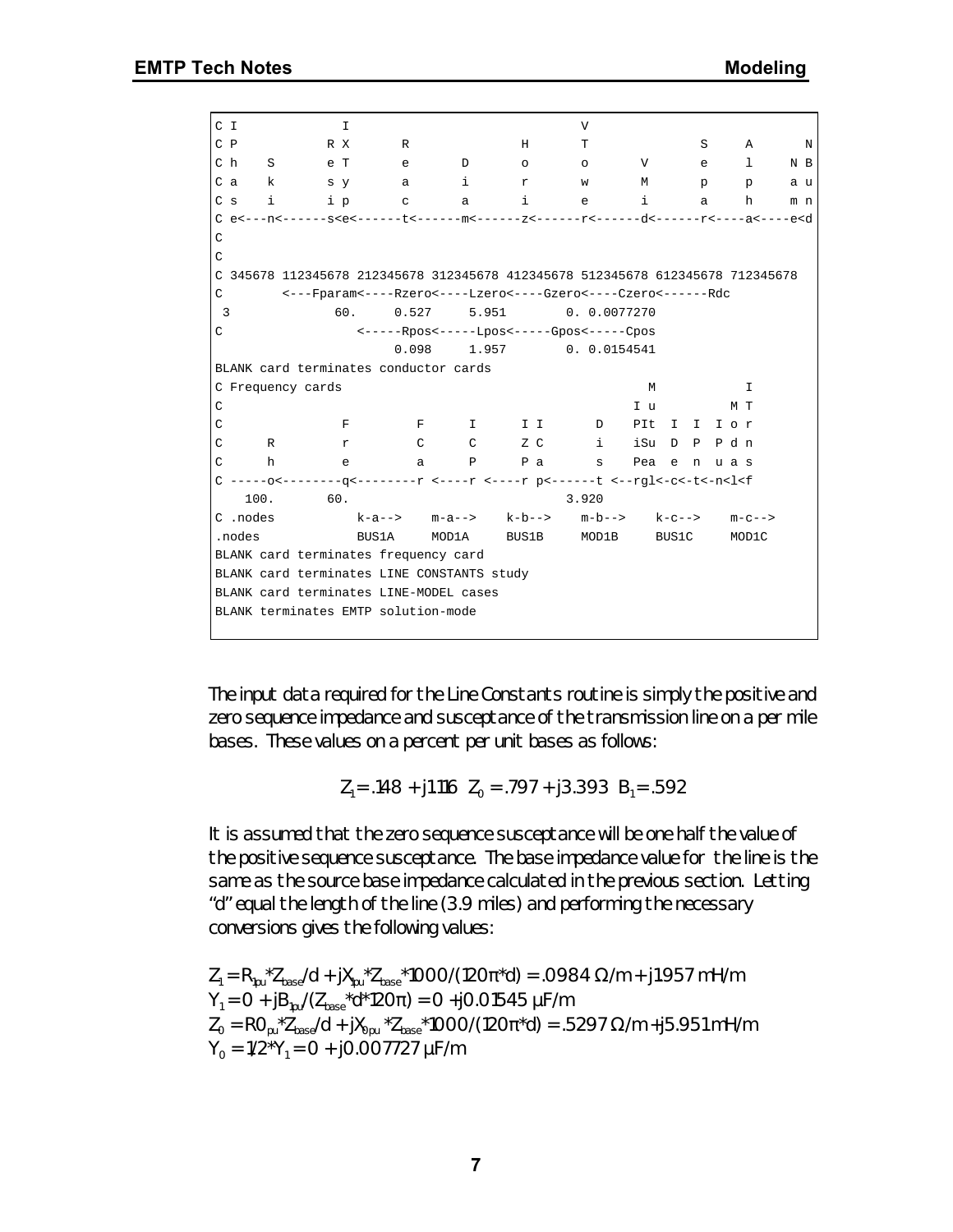#### *Transformers T1 and T2*

Transformers T1 and T2 are 3-phase, 3-winding transformers with one deltaconnected, high side, primary winding and two Y-connected, low side, secondary windings. Transformer T2 is shown in Figure 1 directly below the Thevenin equivalent of sub 100. The high side is labeled B100 and the two low sides are labeled T2X and T2Y with loads connected to both low sides. Transformer T1 is shown in Figure 1 on the left hand side of the diagram. The high side is labeled T1P and the two low sides are labeled T1X and T1Y. T1 was the transformer that originally faulted and T1Y is connected to the breaker that failed.

The two transformers were modeled in the EMTP using an auxiliary file titled TRELEG. Using this file is recommended for 3-phase, 3-winding transformers involving at least one delta-connection. The input data required for this file includes the number of delta windings, location and voltage rating of each winding, positive and zero sequence impedances. Dc winding resistances and magnetizing impedances. The titles of the data files used for these transformers are T1.DAT and T2.DAT as given in Tables 2 and 3, respectively.

| Table 2 - T1.DAT Data File |  |  |  |
|----------------------------|--|--|--|
|----------------------------|--|--|--|

```
C FILE NAME: T1.DAT
C Purpose: To model transformer T1 at sub100.
C TRELEG -- Calculates [R] and [L] matrices for single-phase
C and three-phase transformers.
C This file is for the transformer T1 on substation 100.
C T1 has a delta primary and Y's for secondary and tertiary windings.
C This template taken from workbook III, p. A-7.
BEGIN NEW DATA CASE
C 1 2 3 4 5 6 7
C 345678901234567890123456789012345678901234567890123456789012345678901234567890
C XFORMER card----------------------><-N
XFORMER 33.
\mathcal{C}C Branch card (Optional)
C High (51) Medium (52) Low (53)
C ----->Bus1->Bus2->Bus1->Bus2->Bus1->Bus2->
C BRANCH
\mathsf CC Data for all classes starts at column 2.
C
C Electrical parameters (class #1).
C N<-<-------Freq<-----SBVA
 3 1 60. 15.0
C col: (2-3) N, (4-5) NDelta
C
```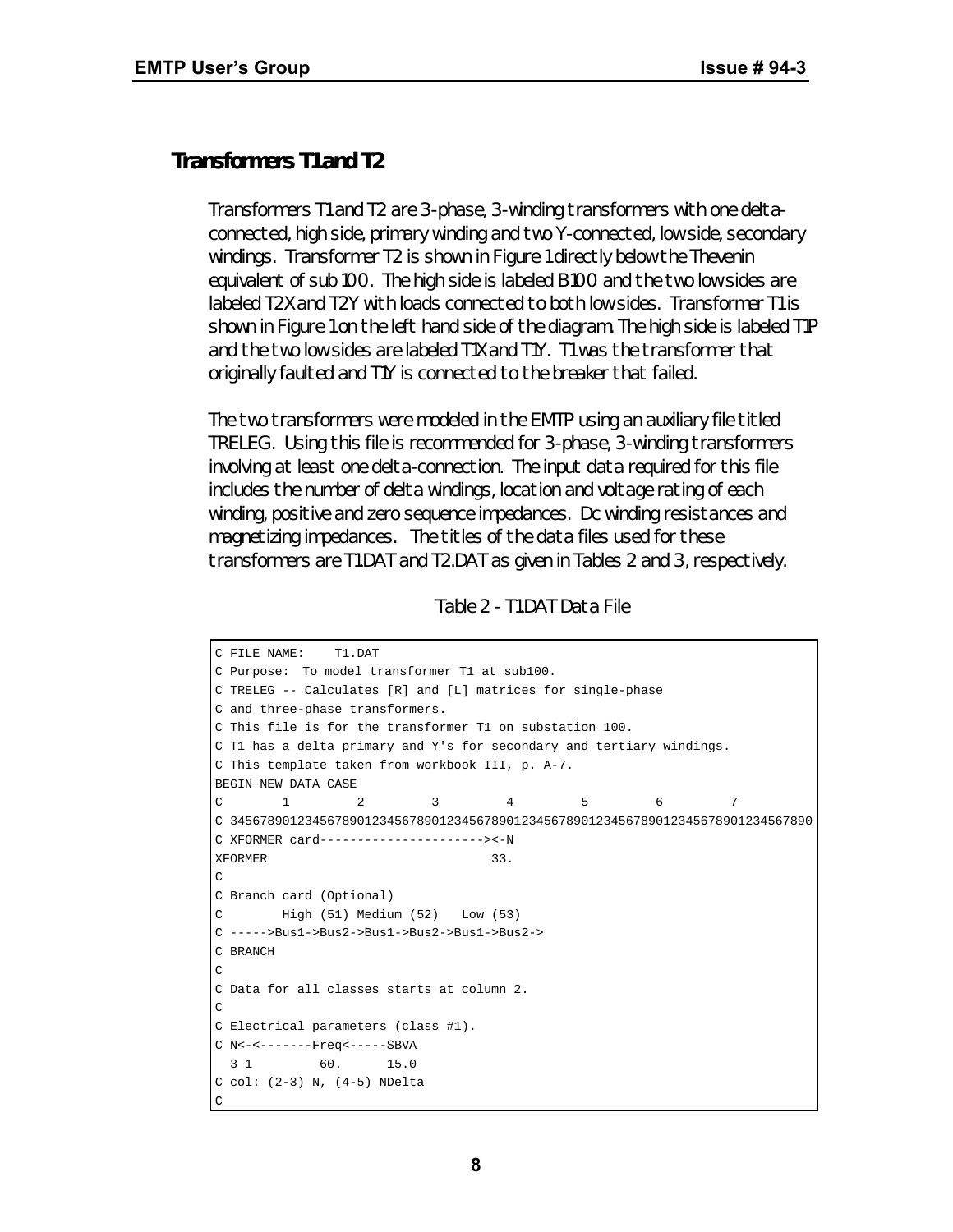C Class #2 (present only if NDelta = 2).

```
C ------TPKMR<------TPKMX
C -C col: (2-3) IDT
C ------TZKMR<------TZKMX
\rm CC Measurement data (class #3).
C # of cards = (N-1)*N/2 + 1 for NDelta < 2
C (N-1)(N-2)/2 + 1 NDelta = 2
C I<J<--------TPR<--------TPX<--------TZR<--------TZX
 1 2 0.0025 0.0588 0.0025 0.0576
 1 3 0.0031 0.0625 0.0031 0.0625
  2 3 0.0031 0.0625 0.0031 0.0625
C col: (2-3) I
BLANK card terminates measurement data.
\capC Output units (class #4)
C - 2
C col: (2-3) KZout
C Winding data (class #5)
C # of cards = N
C J < <--------VRj<---------RjNAi-->NBi-->NAi1->NBi1->NAi2->NBi2->
  1 0 7.967434 0.01492T1XA T1XB T1XC
  2 0 7.967434 0.01665T1YA T1YB T1YC
  3 1 161.000 3.165T1PA T1PB T1PB T1PC T1PC T1PA
C col: (2-3) J, (5) INDD
BLANK card terminates winding data.
C
C Magnetizing impedance specifier (class #6)
C - 1
C col: (2-3) NT
\mathcal{C}C Magnetizing impedance (class #7)
C # of cards = 1 for NT <> 1
C N N = 1C -------XPos<------XZero
    100.0000 1.00
      99.870 1.13
      99.67 1.33
BLANK card terminates magnetizing impedance.
C
C Repeat from branch card for additional cases.
BLANK card terminates TRELEG data.
BLANK card terminates EMTP solution mode.
```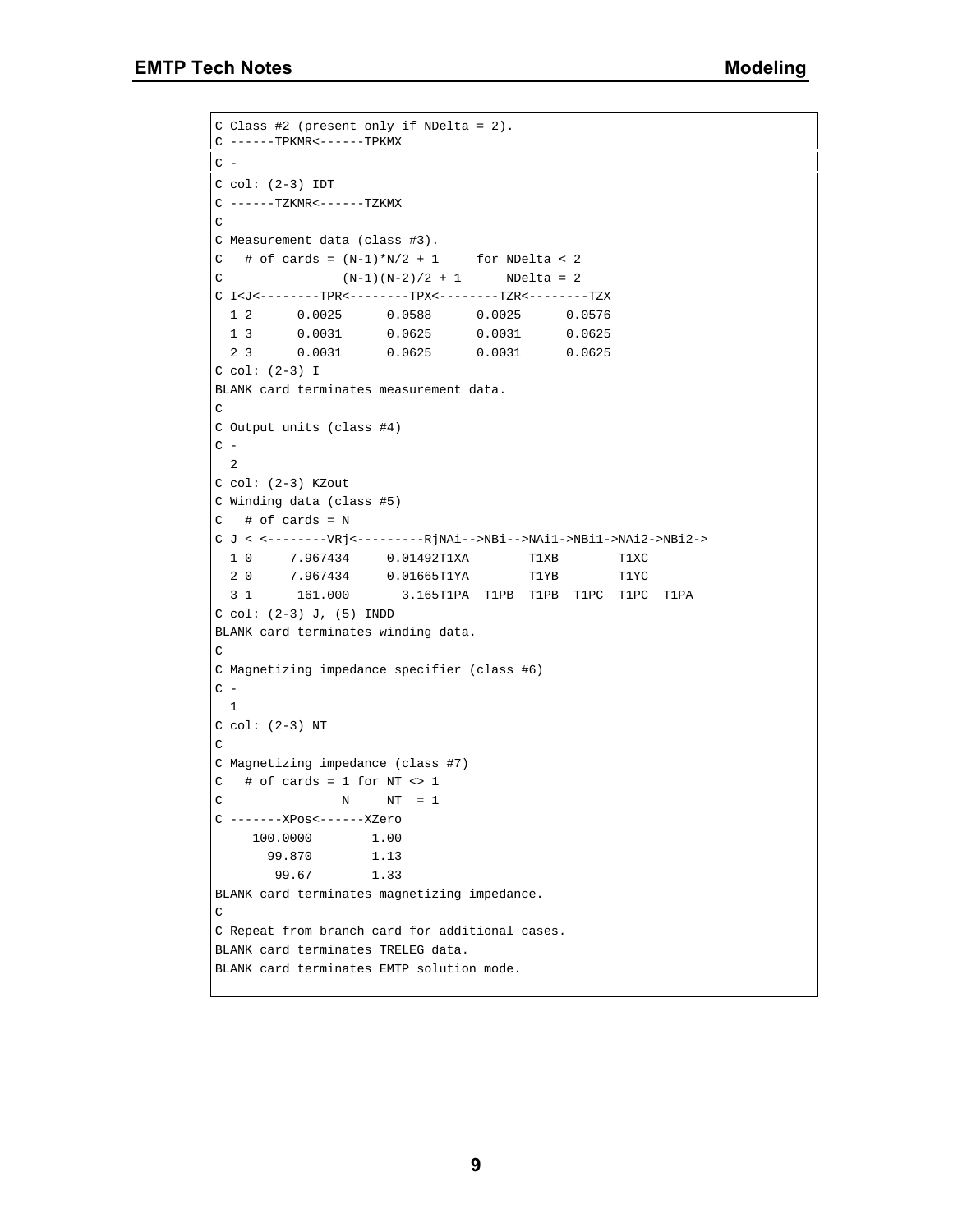#### *Table 3 - T2.dat Data File*

```
C File Name: T2.dat
C Purpose: To model transformer T2 at sub100.
C TRELEG -- Calculates [R] and [L] matrices for single-phase
C and three-phase transformers.
C This file is for the transformer T2 on substation 100.
C T8 has a delta primary and Y's for secondary and tertiary windings.
C This template taken from workbook III, p. A-7.
BEGIN NEW DATA CASE
C 1 2 3 4 5 6 7
C 345678901234567890123456789012345678901234567890123456789012345678901234567890
C XFORMER card----------------------><-N
XFORMER 33.
\capC Branch card (Optional)
C High (51) Medium (52) Low (53)
C ----->Bus1->Bus2->Bus1->Bus2->Bus1->Bus2->
C BRANCH
\capC Data for all classes starts at column 2.
\GammaC Electrical parameters (class #1).
C N<-<-------Freq<-----SBVA
 3 1 60. 15.0
C col: (2-3) N, (4-5) NDelta
\GammaC Class #2 (present only if NDelta = 2).
C ------TPKMR <------TPKMX
C =C col: (2-3) IDT
C ------TZKMR<------TZKMX
\GammaC Measurement data (class #3).
C # of cards = (N-1)*N/2 + 1 for NDelta < 2
C (N-1)(N-2)/2 + 1 NDelta = 2
C I<J<--------TPR<--------TPX<--------TZR<--------TZX
 1 2 0.0025 0.0588 0.0025 0.0576
 1 3 0.0031 0.0625 0.0031 0.0625
  2 3 0.0031 0.0625 0.0031 0.0625
C col: (2-3) I
BLANK card terminates measurement data.
\capC Output units (class #4)
C - 2
C col: (2-3) KZout
C Winding data (class #5)
C # of cards = N
C J < <--------VRj<---------RjNAi-->NBi-->NAi1->NBi1->NAi2->NBi2->
```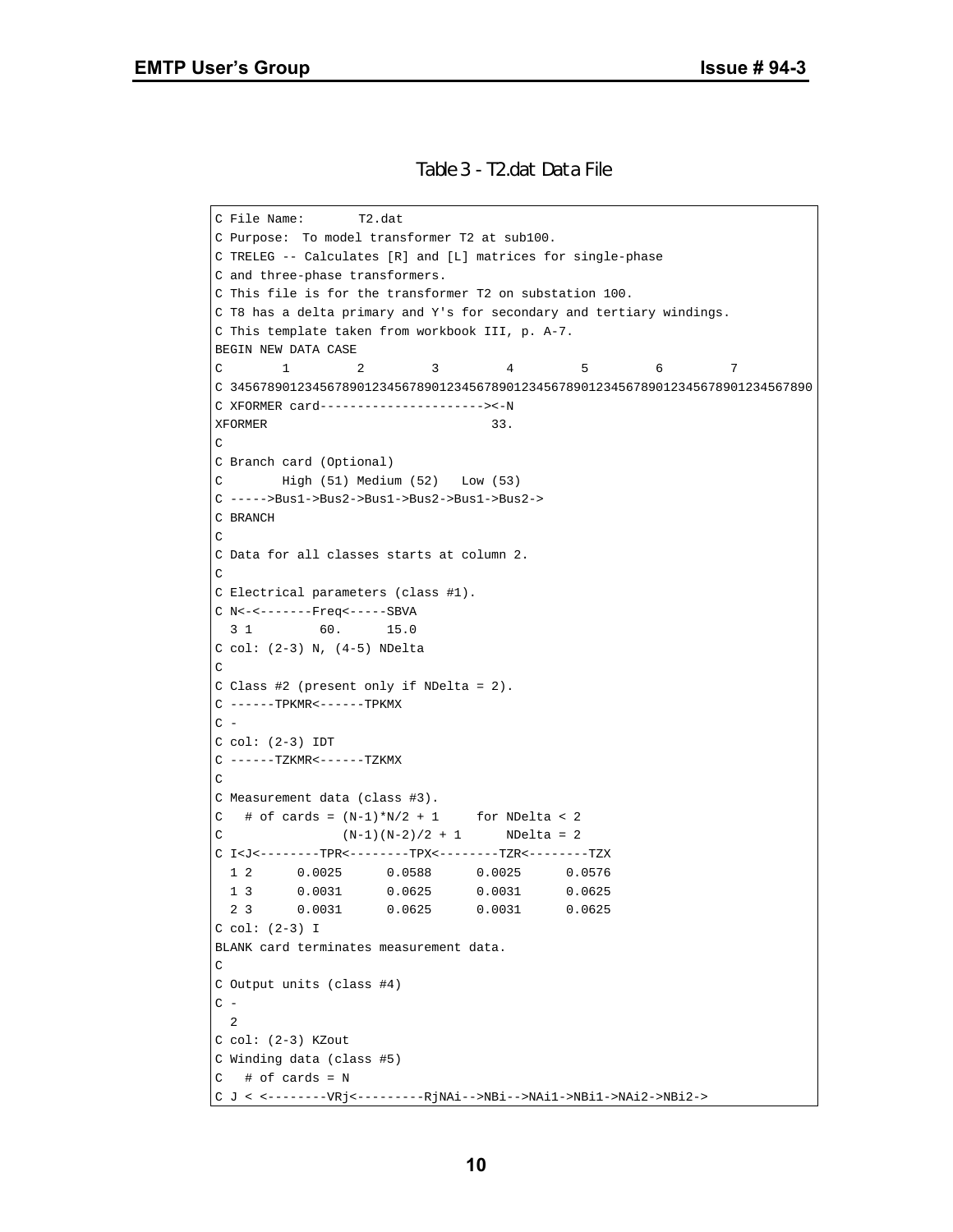```
 1 0 7.967434 0.01838T2XA T2XB T2XC
 2 0 7.967434 0.01899T2YA T2YB T2YC
  3 1 161.000 3.712B100A B100B B100B B100C B100C B100A
C col: (2-3) J, (5) INDD
BLANK card terminates winding data.
C
C Magnetizing impedance specifier (class #6)
C - 1
C col: (2-3) NT
\mathtt{C}C Magnetizing impedance (class #7)
C # of cards = 1 for NT <> 1
C N N = 1C -------XPos<------XZero
    100.0000 1.00
      99.870 1.13
      99.67 1.33
BLANK card terminates magnetizing impedance.
C
C Repeat from branch card for additional cases.
BLANK card terminates TRELEG data.
BLANK card terminates EMTP solution mode.
```
The nameplate data for both transformers were provided. The voltage ratings, configuration data, and winding resistances were all located on these nameplates. The positive and zero sequence impedances however, were not present. The impedance values from their short circuit tests of the transformers were also provided. The impedance values are listed in the following table.

#### *Table 3 - Impedance Values*

| Winding | $+R-W$ | $+X=$ mH | OR-W  | oX-mH |
|---------|--------|----------|-------|-------|
| $X - Y$ | 0025   | 0588     | .0025 | 0576  |
| $X - H$ | .0031  | .0625    | .0031 | .0625 |
| $Y-H$   | 0031   | 0625     | .0031 | 0625  |

The dc winding resistances in ohms and voltage ratings in kV are listed in the following table for each transformer.

| Wnd.           | -<br>dCR<br>__ |                              | Wnd.<br>______                          | -<br>dCR<br>___ |                     |
|----------------|----------------|------------------------------|-----------------------------------------|-----------------|---------------------|
| $\gamma$<br>∠∧ | 0.18           | $\sim$ $\sim$<br>-<br>∼<br>. | 1 <sub>1</sub><br>$\overline{1\Lambda}$ | ں رہ            | ~-<br>ີ<br>$\cdots$ |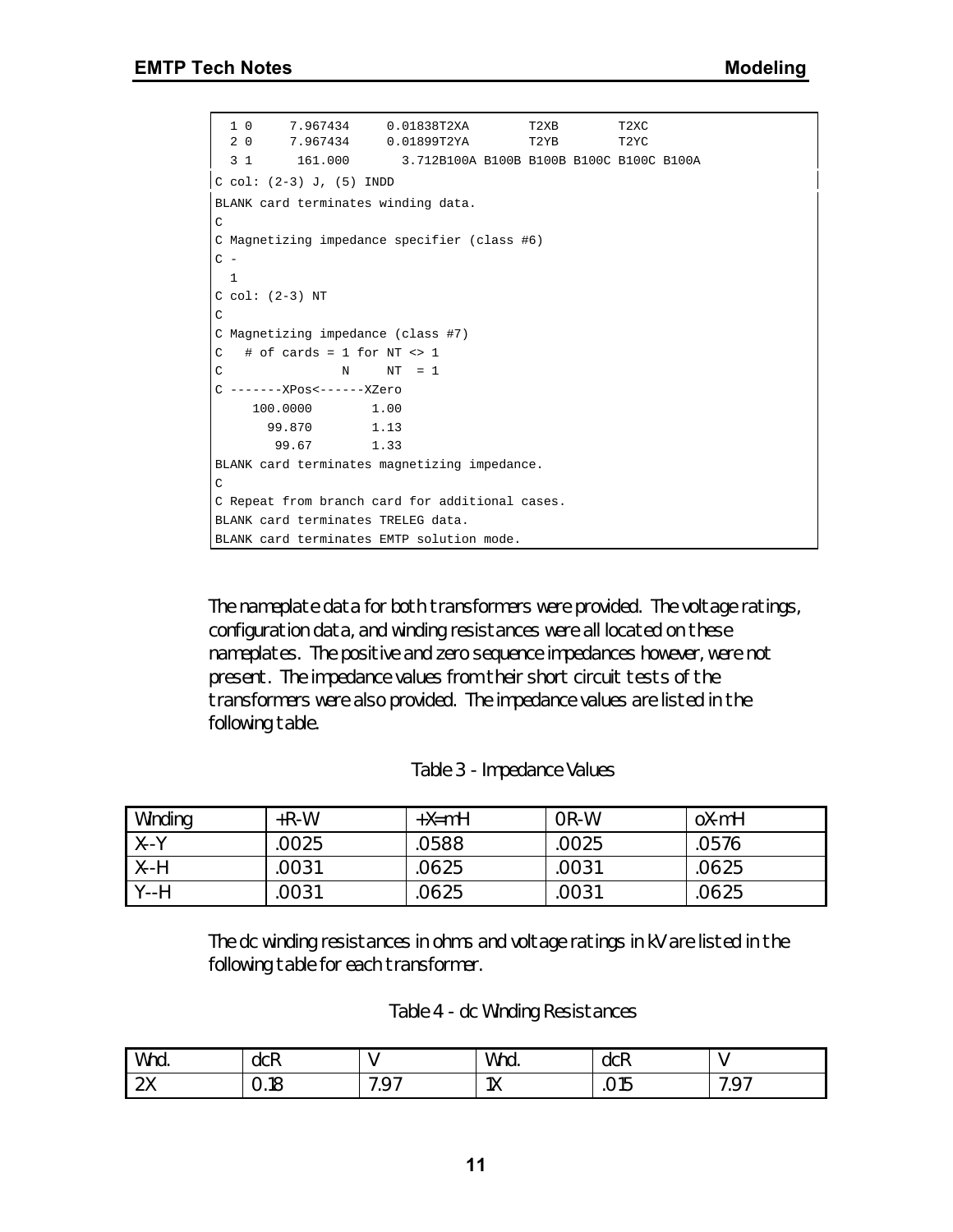| $\bigcap$ | $\cap$ 10<br>ັ<br>___                       | -<br>$\sim$ $\sim$<br>$\overline{\phantom{0}}$<br>. | 1V | ⌒ 1 コ<br>◡ ╷       | $\sim$ $\sim$<br>∼<br>the contract of the contract of the contract of the contract of the contract of |
|-----------|---------------------------------------------|-----------------------------------------------------|----|--------------------|-------------------------------------------------------------------------------------------------------|
| $\sim$    | $\overline{\phantom{a}}$<br>$\sim$<br>ا ا ب | 16<br>ושו                                           | 1H | $\sim$<br>⌒<br>◡.╷ | $\overline{\phantom{a}}$<br>ושו                                                                       |

The internal capacitance of transformer T1 was also included in the model. Since T1 was the transformer which had originally faulted, it was decided that T1 should be as realistically modeled as possible. The internal capacitances included capacitance from the high side delta-winging to ground (C<sub>H</sub>), capacitance between the high side and low side Y-winding  $(C_{H})$ , and capacitance from the low side winding to ground (C $_{\mathsf{L}}$ ). These values were provided and are listed as follows:

 $C_H = 1.5 \text{ nF}$   $C_{HL} = .586 \text{ nF}$   $C_L = 2.26 \text{ nF}$ 

# *Loads on T2*

Loads exist on both low sides of transformer T2. The load on T2Y is resistive and inductive, while the load on T2X is resistive, inductive and capacitive. Some of the load on T2X was originally on T1Y before the fault occurred at T1 causing its load to be transferred. Due to the load's close proximity to the faulted transformer and failed breaker, it was decided that the loads should be included in the mode. These loads are shown in Figure 1 below T2X and T2Y.

The EMTP requires input load data to be given in ohms, millihenries and microfarads for resistance, inductance and capacitance, respectively. The load data was in MW and Mvar. This data is listed as follows:

For T2X:  $P = 11.49$  MW,  $Q = 6.26$  Mvar, Cap. = 3.75 Mvar For T2Y:  $P = 11.74$  MW,  $Q = 2.54$  Mvar

In order to convert these power values in terms of ohms and millihenries, the equation dividing the voltage (13.8 kV) is squared by the MVA (P  $+$  jQ) is used. This results in the following values

For T2X: Z = (13.8)<sup>2</sup>/13.2<-28.37 = 12.72 + J6.871 Ω = 12.72 Ω + j18.225  $\mu$ H C= (13.8) $^{2}/3.75$ ,-90 = j50.784 Ω = 52.25 μF *For T2Y: Z = (13.8)2/12.01,-12.21 = 15.5 + j3.354 W = 15.5 W + j8.897 mH*

# *Circuit Breaker T1Y*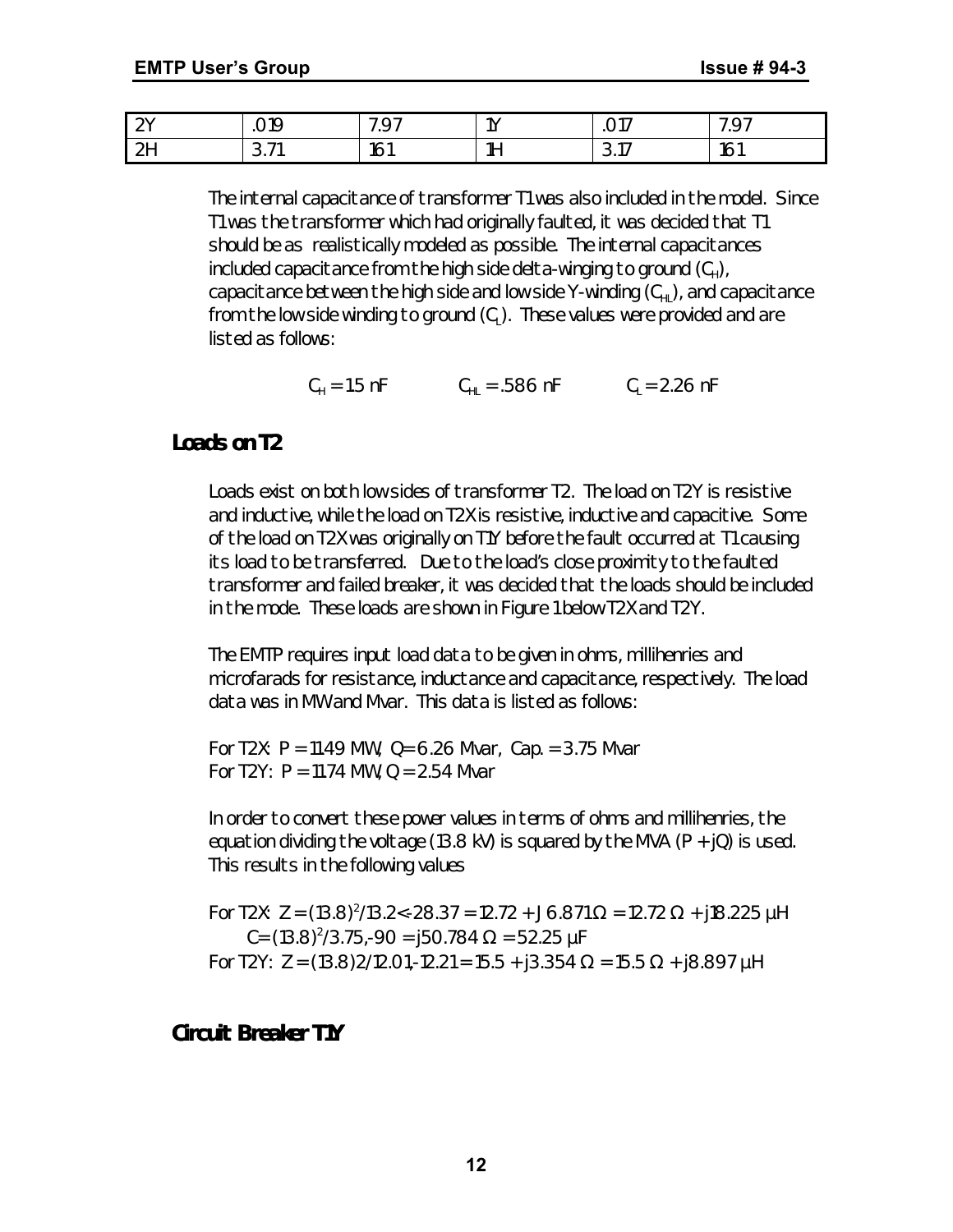The circuit breaker connected to the Y-winding of transformer T1 (CB-T1Y) is the component that malfunctioned. This is the last main component of the system to be modeled. It is located on Figure 1 directly below T1Y.

The circuit breaker was modeled in the EMTP as an ideal switch. This proved to be the simplest and probably the best way to model the breaker. The option of using a dynamic circuit breaker model was explored extensively. The problems with using the dynamic model involved its nonlinear characteristics and very long simulation time (about 90 minutes per run). Since the ideal switch appeared to be working adequately, it was decided that it would be in the best interest of time to use the ideal switch model.

Al the EMTP requires for input data of an ideal switch is the closing and opening time of the switch. The fault recorder at sub 200 showed the energized wave form to have lasted around six cycles (100 ms) before being taken off line by relaying. To simulate the six cycle energization, the switch was set to close at 1 ms and open at 101 ms.

# *Miscellaneous Components*

Secondary Cable: A 300 foot secondary cable (not shown in Figure 1) exists between the Y-winding of T1 and CB-T1Y. IT was originally thought that the impedance of this cable may have been a significant contributor to the breaker failure. Cases were run with this impedance included in the EMTP and the results were compared to cases without the cable impedance. Figure 4 shows a case without the cable impedance included and Figure 5 shows a case with the cable impedance included. A comparison shows very little difference between the two cases so it was concluded that the cable impedance was not a significant contributor.

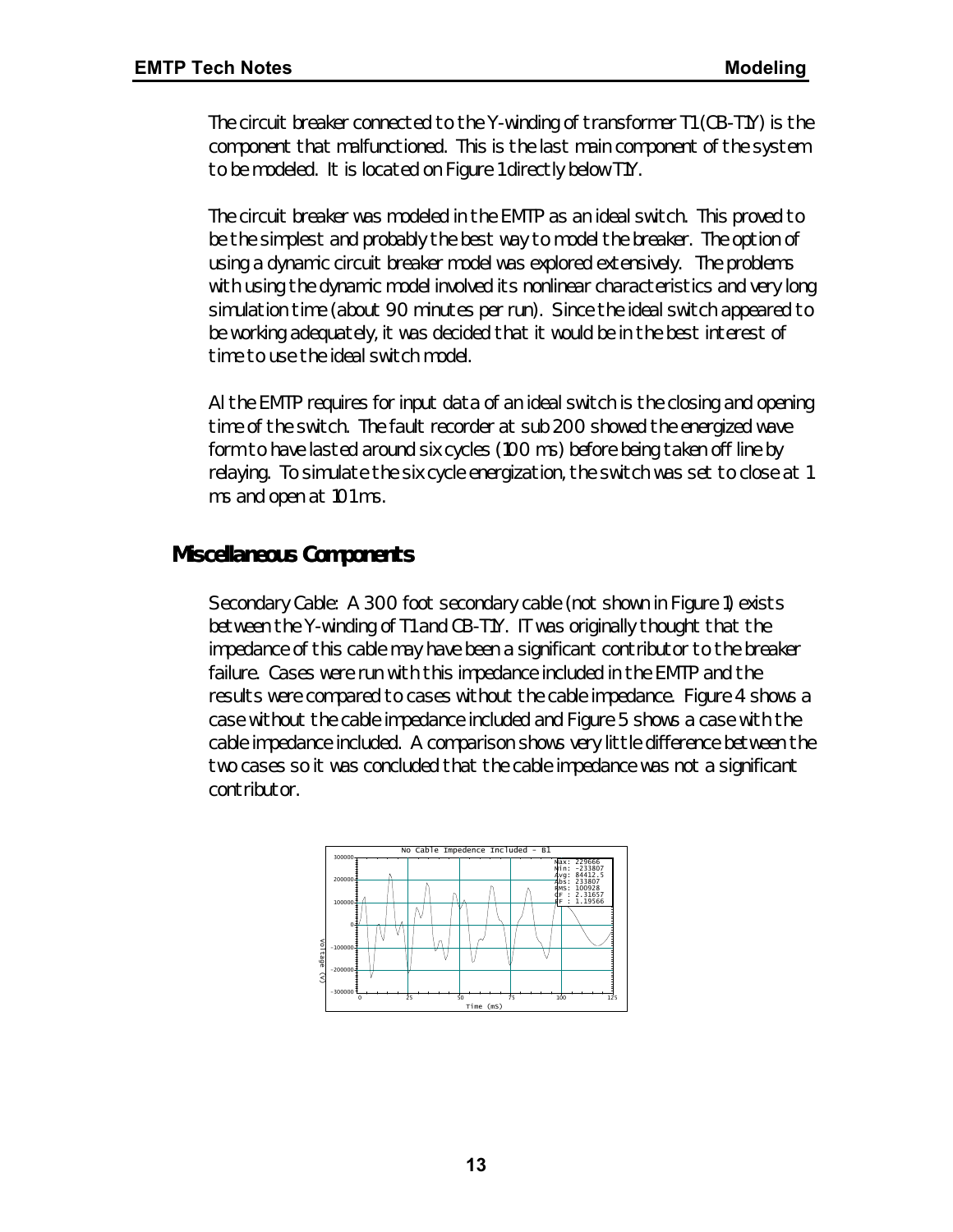

*Figure 4 - No Cable Impedence Included*



*Figure 5- Cable Impedence Included*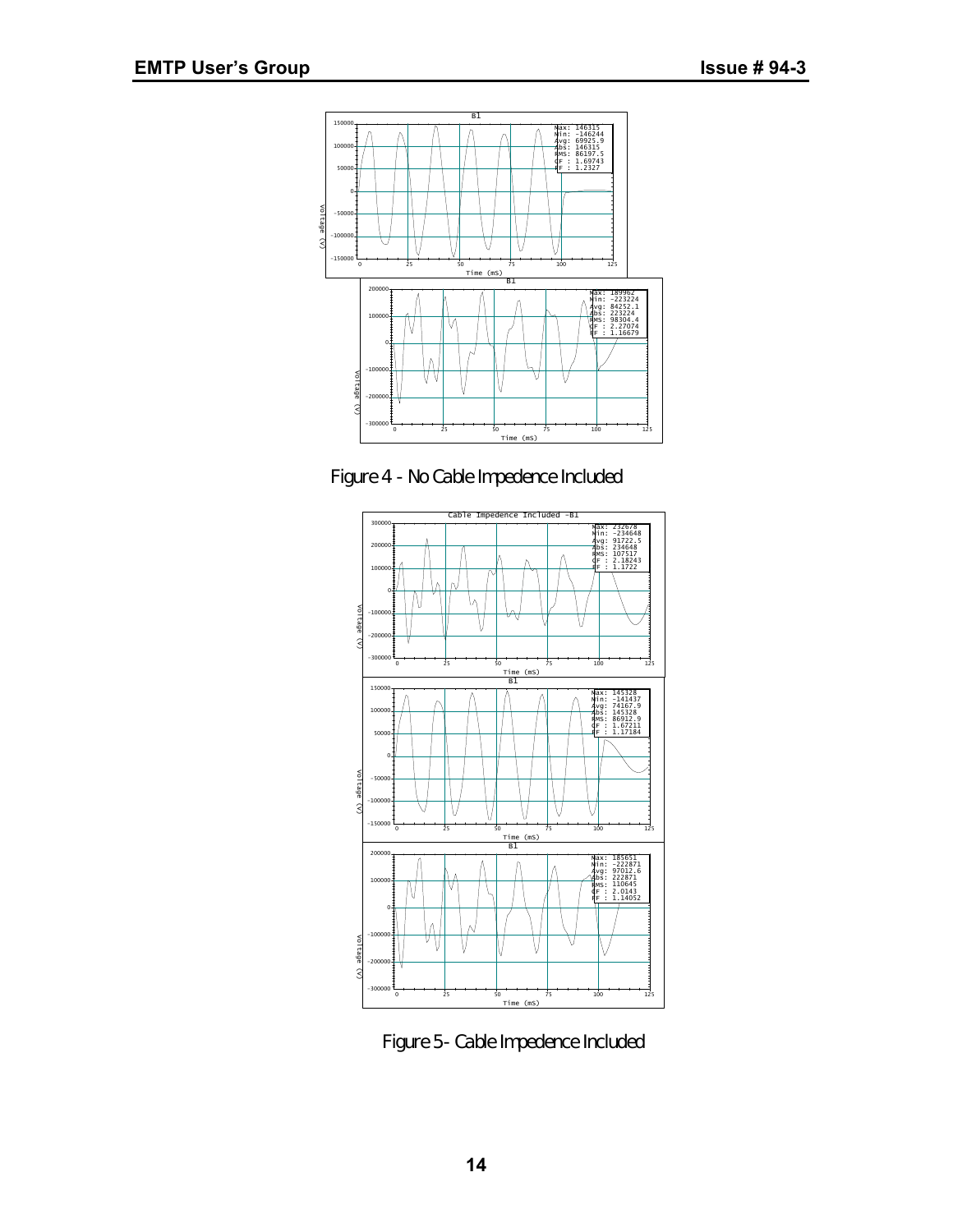MOD: The motor-operated-disconnect existing between the transmission line 1 and the high side of transformer T1 was included in the model. It is located in Figure 1 between MOD1 and TIP. It was modeled as an ideal switch, but it was kept closed for the entire run in all the cases and never contributed to the analysis. It had originally been intended to run cases with the MOD open, but this idea was later abandoned since the TMP would only recognize it as an open circuit and not output anything at sub 200.

# *Results from the EMTP*

There were three aspects of the problem that were uncertain when trying to determine what happened at sub 100. The first was trying to determine which side of transformer T1 has originally faulted. Initially, it was thought hat the fault had occurred on the high side of T1 due to results obtained fro a test report of T1. Later, however, further testing indicated that the fault may have occurred on the low side X-winding.

The second uncertain aspect was how many phases of circuit breaker CB-T1Y closed when it malfunctioned. It was determined from the results of the fault recorder at sub 200 that probably either one or else all three phases of the breaker closed.

The third uncertain aspect was the fault impedance in the faulted transformer. Regardless of where the fault occurred on the transformer, the fault impedance would be a key parameter when obtaining results. Each case that was run involved using a difference fault impedance and trying to obtain results that matched those of the fault recorder. For each case, four difference runs had to be made in order to take into account the first two uncertain aspects of the problem, These runs are listed as the following:

- 1. Fault occurring on the high side of T1 with one phase of BC-T1Y closing.
- 2. Fault occurring on the high side of T1 with three phases of CB-T1Y closing.
- 3. Fault occurring on the low side of T1 with one phase of CB-T1Y closing.
- 4. Fault occurring on the low side of T1 with three phases of CB-T1Y closing.

The fault impedances were initially chosen arbitrarily and then subsequently chosen to try and zero in on the desired results. The results of each run were compared to the results of the fault recorder for similarities.

# *High Side Fault with One Phase Closing*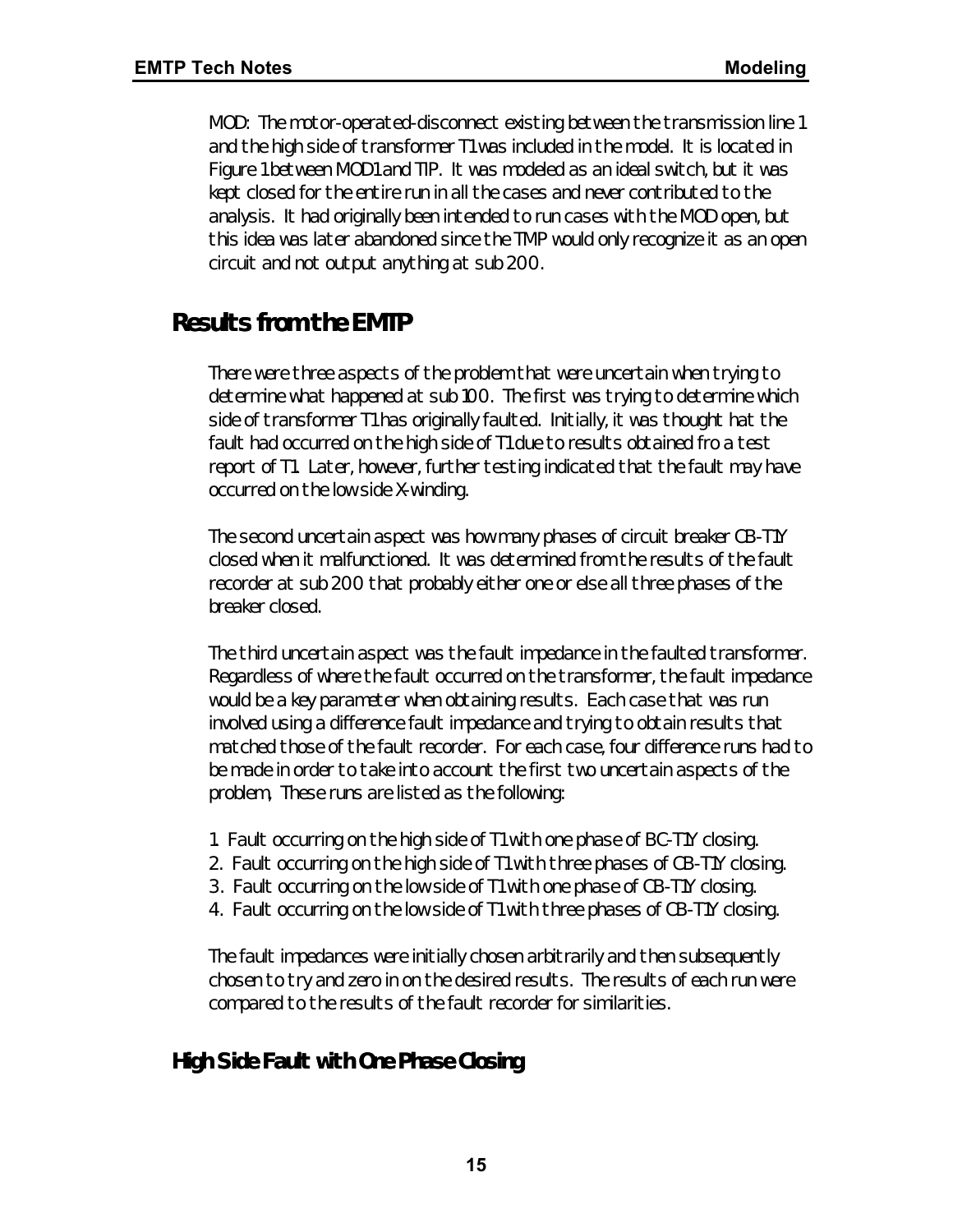For these runs, the fault impedance was placed on the high side of T1 between phases A and C (H1 and H3). Only phase B of CB-T1Y closed and operated. Many different values were used for the fault impedance but only two cases are shown here for illustrative purposes.

The first case has a fault impedance of .1 ohms and 5 millihenries. Results are shown in Figures 6 and 7. Figure 6 shows the three phases separate while Figure 7 shows the phases superimposed on each other. The results show that the amplitudes compare well to the actual waveforms, but phases A and C are identical without any phase difference between them and the distortion of the waveforms differs from the actual waveforms.



*Figure 6 - High Side Fault with 1 Phase Closing (.1ohms,5mH)*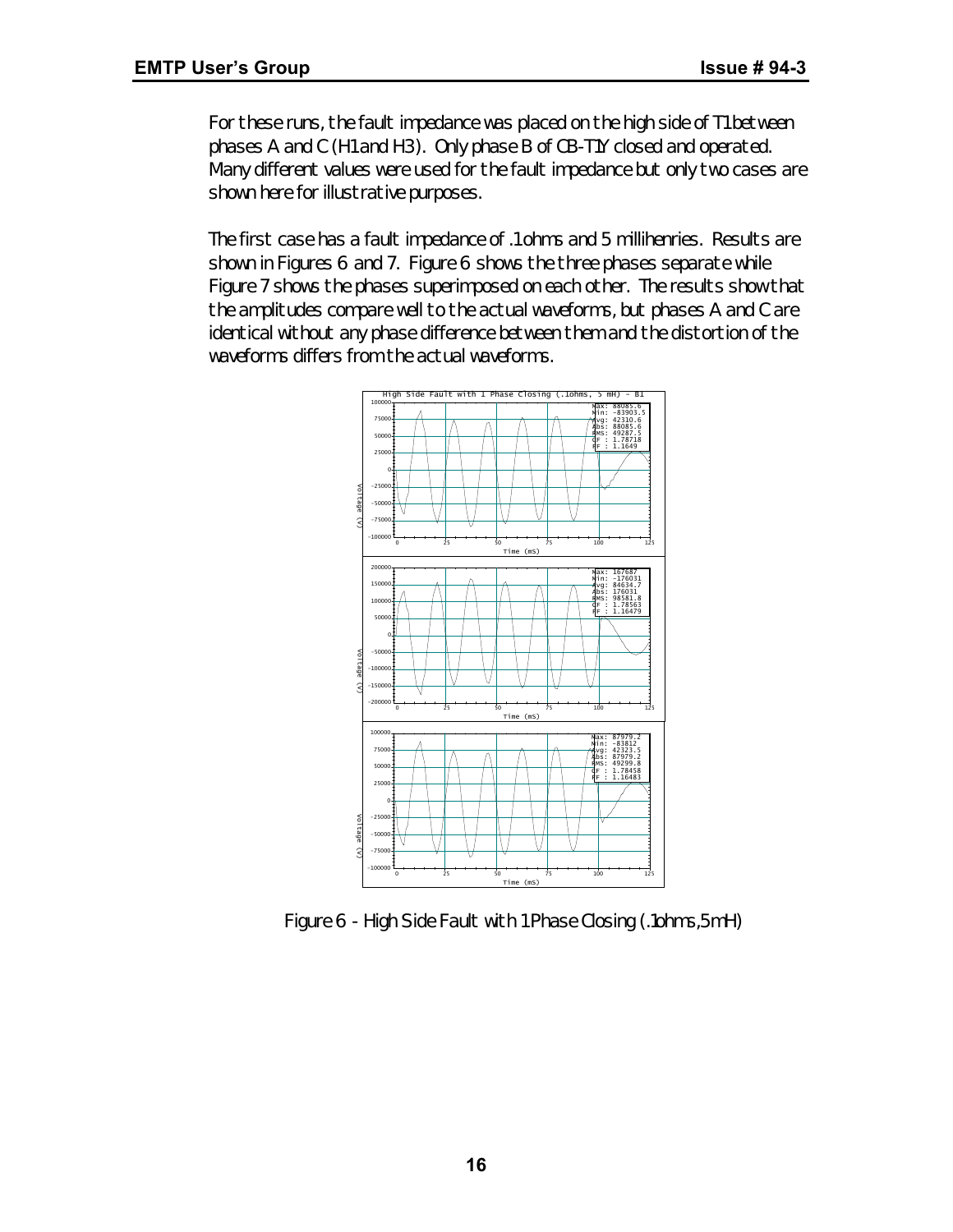

Figure 7 - High Side Fault with 1 Phase Closing (.1 ohm, 5mH) -- (Type 1)

Further testing indicated that the wave forms did not change very much with changes in fault impedance. The differences between these cases and the actual waveforms tend to rule out having the fault on the high side with only one breaker phase closing.

# *High Side Fault with Three Phases Closing*

For these runs, the fault impedance was placed on the high side of T1 between phases A and C (H1 and H3). All three phases of CB-T1Y closed and operated. The two cases described in the previous section will also be used here (using the same fault impedances) for illustrative purposes.

This case has a fault impedance of 5 ohms and 1 millihenry. Results are shown in Figures 8 and 9. Figure 8 shows the three phases separate while Figure 9 shows the phases superimposed. The results show that the amplitude compare well to the actual waveforms, but phases A and C are identical without any phase difference between them. The distortion of the wave forms is closer than the previous section but it still differs from the actual waveforms. These results show that this case is very similar to the cases with fault impedance of .1 ohms and 5 millihenry by a slight difference in amplitude. The amplitude of phase A is slightly less than phase C, but they are still completely in phase.

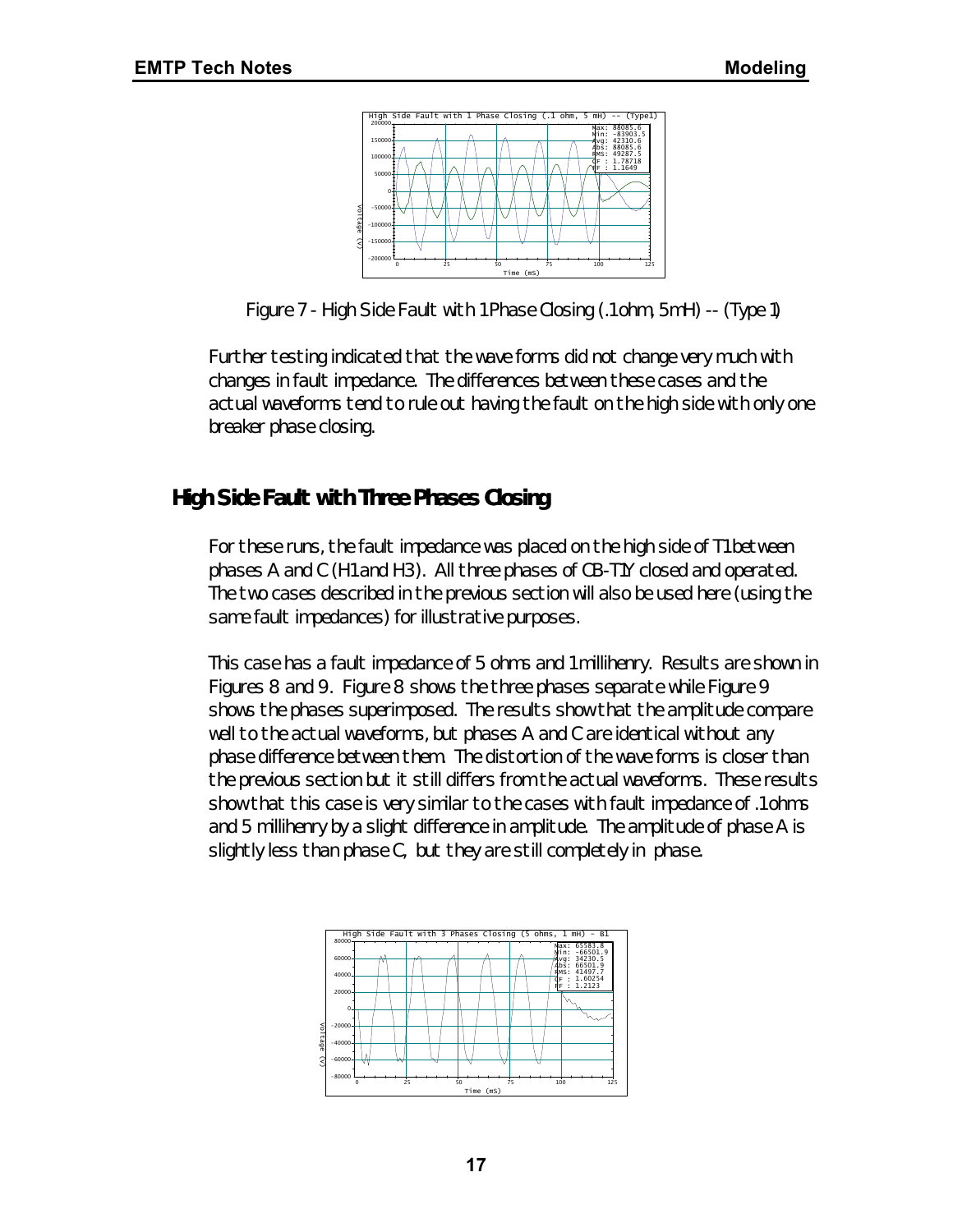

*Figure 8 - High Side Fault with 3 Phases Closing (5 ohms, 1mH) - B1*



*Figure 9 - High Side Fault with 3 Phases Closing (5ohms, 1 mH) -- (Type 1)*

The results of other cases with different fault impedances tended to be similar to those described above. Like the previous section, the differences between these results and the results of the actual waveforms tend to rule out the fault being on the high side with all three phases of the breaker closing. Thus, it can be concluded that the original fault on T1 probably did not occur on the high side.

# *Low Side Fault with One Phase Closing*

*For these runs, the fault impedance was placed on the low side (X-winding) of T1 between phase A (X1) and ground. Only phase B of CB-T1Y closed and operated. Once again, the two cases described in the previous sections will also be used here (Using the same fault impedances) for illustrative purposes.*

The first case has a fault impedance of .1 ohms and 5 millihenries. This case can be found in file C100E\_F.DAT (Table 4) and the results are shown in Figures 10 and 11. Figure 10 shows the three phases separate while Figure 11 shows the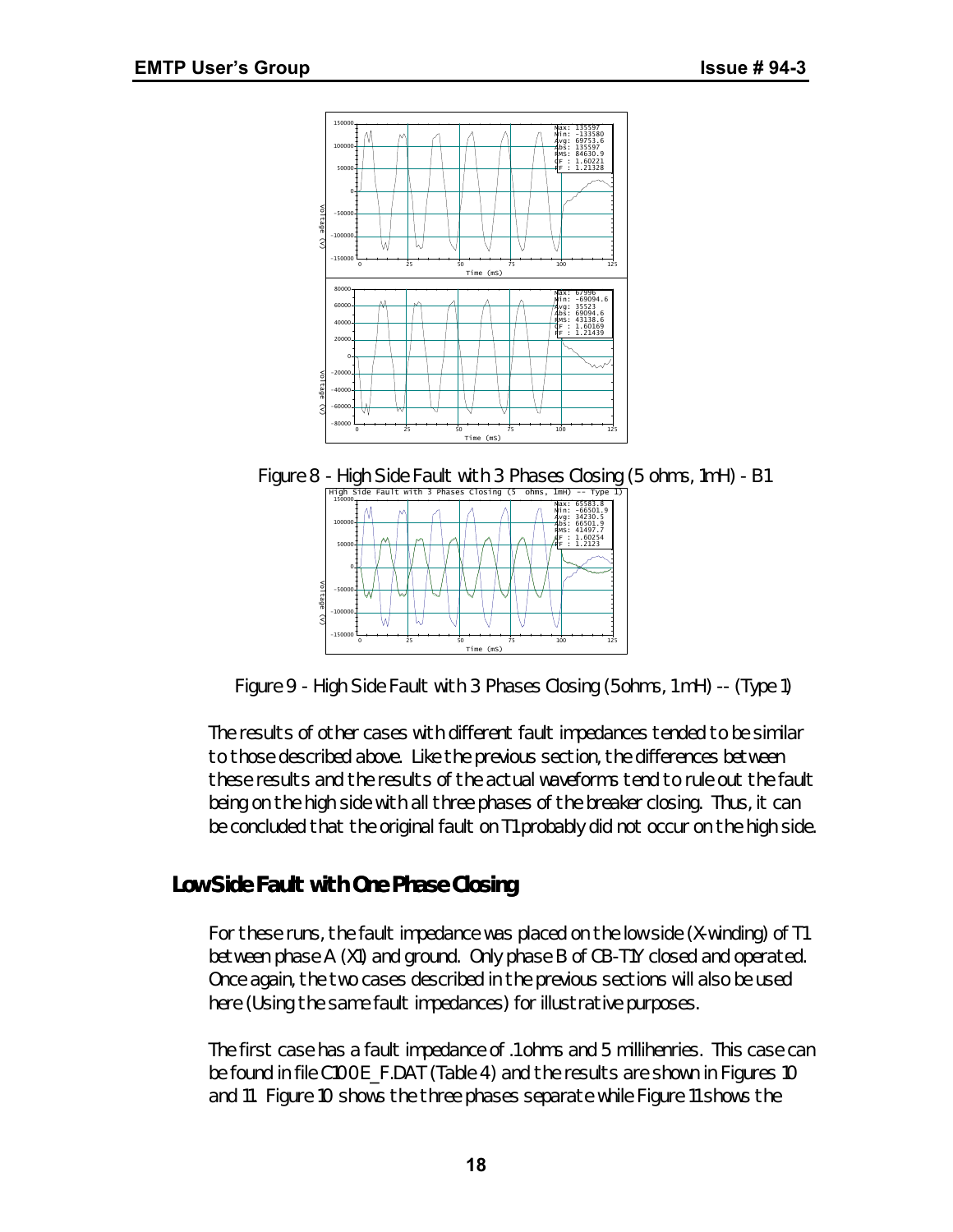phases superimposed on each other. The results show that both the amplitudes and phases compare well to the actual waveforms. The only differences are that the amplitude of phase A is slightly less than phase C and there is no apparent distortion in the waveforms.

*Table 4 - File C100E\_F.DAT*

```
C Purpose: fault on low side of T1.
C
C Template for general EMTP case studies.
C From workbook II, page A-15.
\mathcal{C}C The problem occurs when CB-T1Y does not interrupt a fault at
C bus 100. This study will model CB-T1Y opening and closing
C exactly as the scenario is described.
\mathcal{C}C In this file, all transmission lines are modeled as frequency dependent
C distributed parameter lines. Also, all lines are assumed balanced (=
transposed).
C Only phase B of the breaker closes in this case.
\rm CC Only, the Thevenin's eq. ckt. at B100 is included in this file.
C CKT 1 ends in an open circuit.
C
C
C Transformers, like the T-L's, are modeled in an auxiliary file.
C Loads connected to the transformers are referred to the high voltage
C (161 kV) side.
\mathcal{C}BEGIN NEW DATA CASE
C 1 2 3 4 5 6 7
C 345678901234567890123456789012345678901234567890123456789012345678901234567890
C ........................... Miscellaneous data ...............................
C FREQUENCY SCAN-------><---Fmin<-DeltaF<---Fmax<--NPDEC>--MODSYM------>
C DeltaT<---TMax<---XOpt<---COpt<-Epsiln<-TolMat<-TStart
  1.0E-5 125.E-3
C --IOut<--IPlot<-IDoubl<-KSSOut<-MaxOut<---IPun<-MemSav<---ICat<-NEnerg<-IPrSup
 500 100 1 1
C
C ........................... Circuit data .....................................
\overline{C}C Dynamic circuit breaker line
C Bus1->Bus2->Bus3->Bus4-> <F
C 92T1YA T2XA 2. 7777.
C 92T1YB T2XB 2. 7777.
C 92T1YC T2XC 2. 7777.
C --------Tpart<---------Tzero<----------Tarc
C Untransposed distributed parameters line.
C Bus1->Bus2->Bus3->Bus4-><---R'<----A<----B<--len 0 0 0 O
C ---Ti(x,1) < ---Ti(x,2) < ---Ti(x,3) < ---Ti(x,4)C Transposed distributed parameters line
```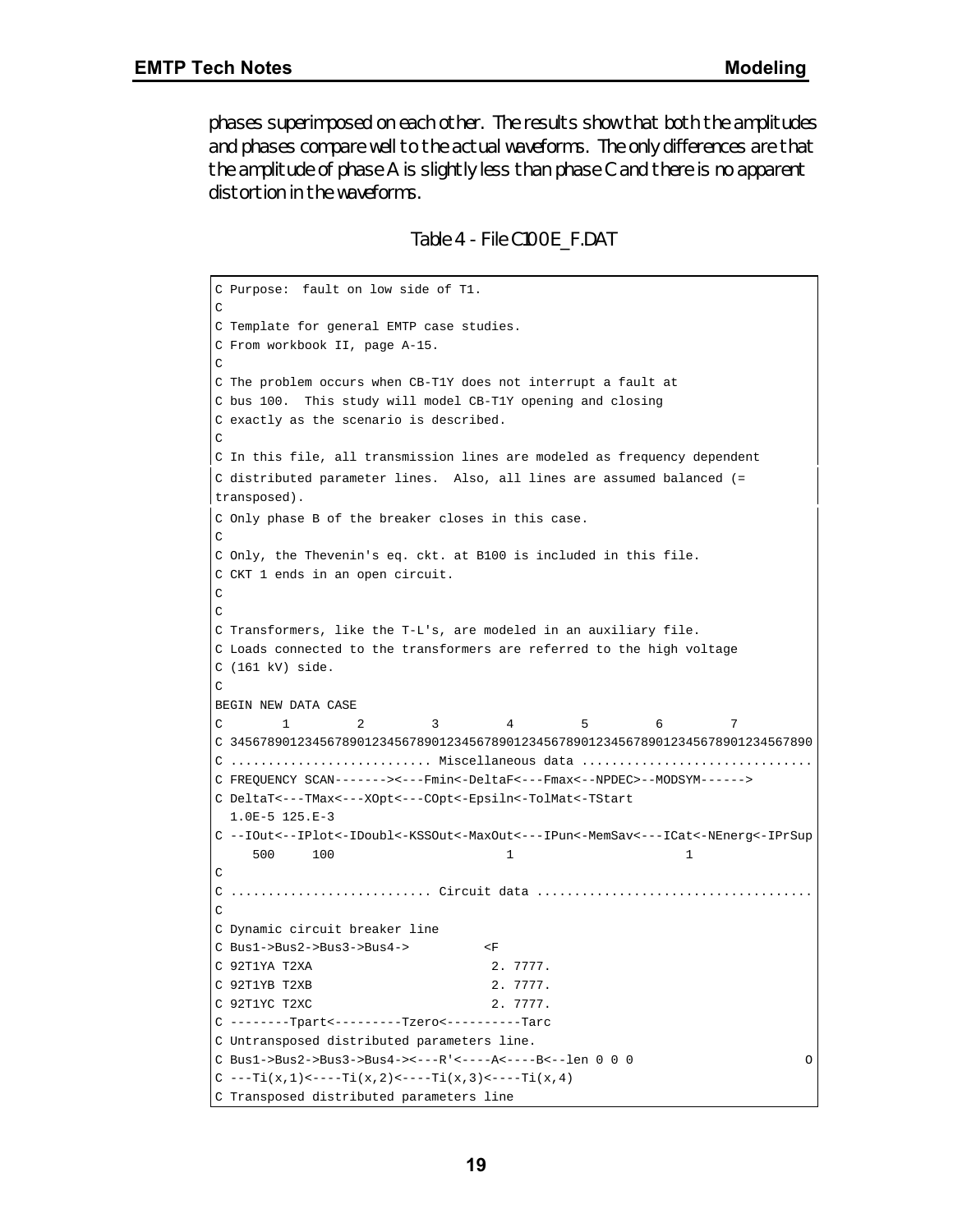```
C Bus1->Bus2->Bus3->Bus4-><---R'<---L'<---C'<--len 0 0 0 O
\mathtt{C}$INCLUDE, 1fd.pun
$VINTAGE, 1
$INCLUDE, T1.pun
$INCLUDE, T2.pun
$VINTAGE, 0
\mathcal{C}C Series RLC branch
C Bus1->Bus2->Bus3->Bus4-><----R<----L<----C O
\mathcal{C}C Simultates a fault on the low side of T10:
 T1XC .1 5. 0
T1XA 10.
\blacksquare T1XB \blacksquare 5.
C
C Capacitance of T1:
T1PA 20015 0
T1PB 0 and 0.0015 0 and 0.0015 0 and 0.0015 0 and 0.0015 0 and 0.0015 0 and 0.0015 0 and 0.0015 0 and 0.0015 0
T1PC 0 and 0 and 0 and 0 and 0 and 0 and 0 and 0 and 0 and 0 and 0 and 0 and 0 and 0 and 0 and 0 and 0 and 0 and 0 and 0 and 0 and 0 and 0 and 0 and 0 and 0 and 0 and 0 and 0 and 0 and 0 and 0 and 0 and 0 and 0 and 0 and 0
 T1YA .13081 0
T1YB 213081 0
T1YC 213081 0
  T1PA T1YA .00059 0
  T1PB T1YB T1PA T1YA 0
  T1PC T1YC T1PA T1YA 0
C Load at T2X
  T2XA 12.7218.225 0
T2XB 12.7218.225 0
T2XC 12.7218.225 0
T2XA 0
T2XB 52.23 0
T2XC 52.23 0
C LOAD AT T2Y
  T2YA 15.5 8.897 0
 T2YB T2YA 0
 T2YC T2YA 0
\GammaC Pi-equivalent branch.
C Bus1->Bus2->Bus3->Bus4-><----R<----L<----C<----R<----L<----C<----R<----L<----C
\rm CC Mutually-coupled RL branches (zero and positive sequence)
C Bus-->Bus--> <----R<----------L<----R<----------L<----R<----------L
C The following is data for the Th. eq. at bus 100
51T100A B100A 1.2341 16.38386 0
52T100B B100B 0.3956 9.98337 0
53T100C B100C 0
C Mutually-coupled branches
{\tt C\ \ Bus1->Bus2->Bus3->Bus4-><----R<---L<---C<----R<----L<---C<----R<----L<---L\overline{C}BLANK card terminates circuit data
\rm CC ........................... Switch data ......................................
```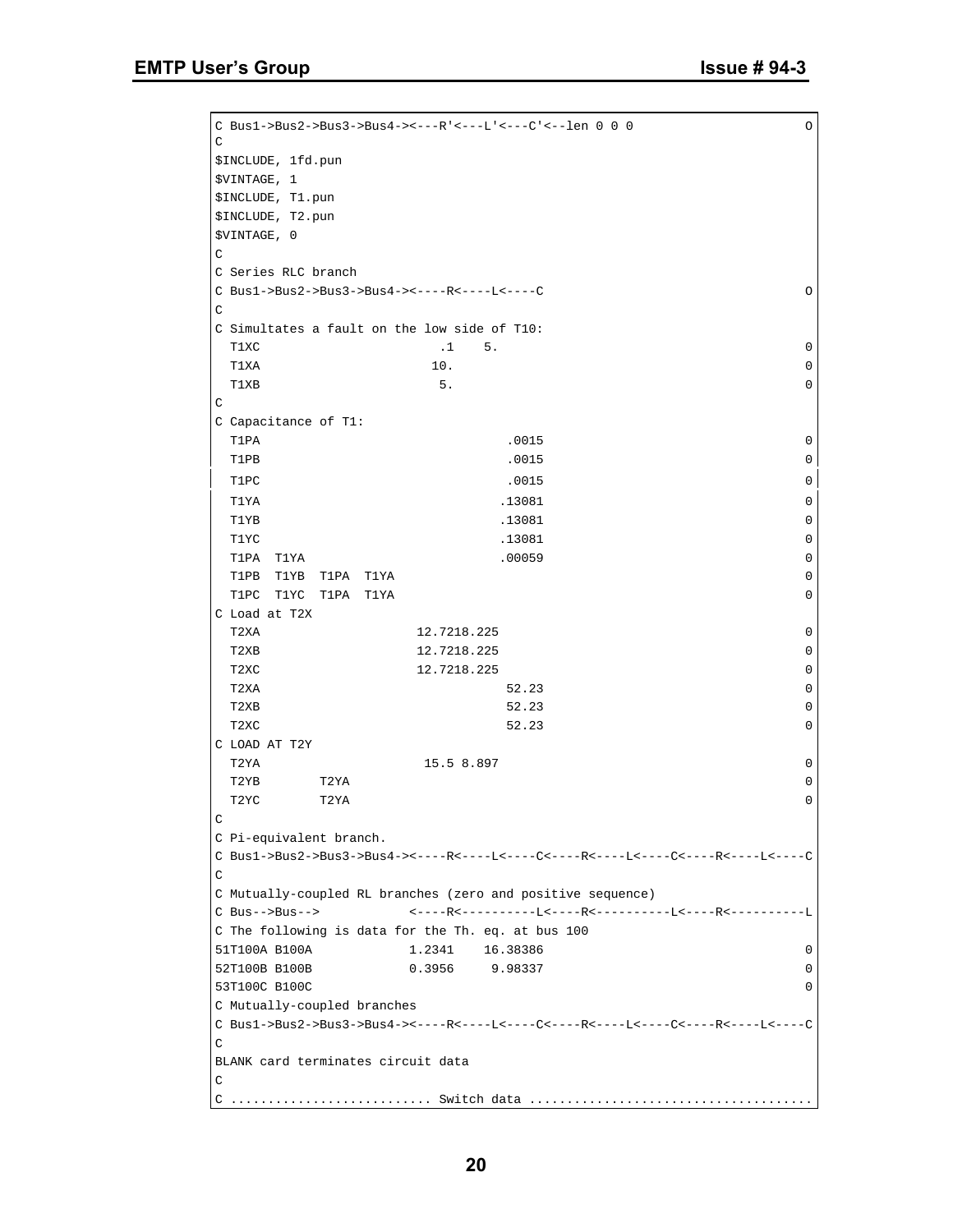|               | C Bus1->Bus2-><---Tclose<----Topen<-------Ie |          |          |                                                                                                                                           | $\circ$     |
|---------------|----------------------------------------------|----------|----------|-------------------------------------------------------------------------------------------------------------------------------------------|-------------|
|               | MOD1A T1PA -1. 9999.                         | $\Omega$ |          |                                                                                                                                           | 0           |
|               | MOD1B T1PB -1. 9999. 0                       |          |          |                                                                                                                                           | $\Omega$    |
|               | MOD1C T1PC -1. 9999.                         | $\Omega$ |          |                                                                                                                                           | $\Omega$    |
| C             |                                              |          |          |                                                                                                                                           |             |
|               | C T1YA T2XA 1.E-3 101.E-3                    | $\Omega$ |          |                                                                                                                                           | $\Omega$    |
|               | T1YB T2XB 1.E-3 101.E-3 0                    |          |          |                                                                                                                                           | 3           |
|               | C T1YC T2XC 1.E-3 101.E-3                    |          | $\Omega$ |                                                                                                                                           | $\Omega$    |
|               | BLANK card terminates switch data            |          |          |                                                                                                                                           |             |
| $\mathcal{C}$ |                                              |          |          |                                                                                                                                           |             |
|               |                                              |          |          |                                                                                                                                           |             |
|               |                                              |          |          | C Bus--> <i<amplitude<frequency<--t0 phi0<---0=phi0 <----tstart<----tstop<="" td=""><td></td></i<amplitude<frequency<--t0 phi0<---0=phi0> |             |
|               | $14T100A$ $135.400E3$ 60. 0. 0.              |          |          | $-1.$ 9999.                                                                                                                               |             |
|               | $14T100B$ $135.400E3$ 60. $-120.$ 0.         |          |          |                                                                                                                                           | $-1.$ 9999. |
|               | 14T100C 135.400E3 60. 120. 0.                |          |          | $-1.$ 9999.                                                                                                                               |             |
|               | BLANK card terminates source data            |          |          |                                                                                                                                           |             |
| C             |                                              |          |          |                                                                                                                                           |             |
|               |                                              |          |          | C  Output request data                                                                                                                    |             |
|               |                                              |          |          | C Bus-->Bus-->Bus-->Bus-->Bus-->Bus-->Bus-->Bus-->Bus-->Bus-->Bus-->Bus-->Bus-->Bus-->                                                    |             |
|               | BUS1A BUS1B BUS1C                            |          |          |                                                                                                                                           |             |
|               | BLANK card terminates output requests        |          |          |                                                                                                                                           |             |
|               | BLANK card terminates plot requests          |          |          |                                                                                                                                           |             |
|               | BEGIN NEW DATA CASE                          |          |          |                                                                                                                                           |             |
|               | BLANK card terminates EMTP solution mode     |          |          |                                                                                                                                           |             |

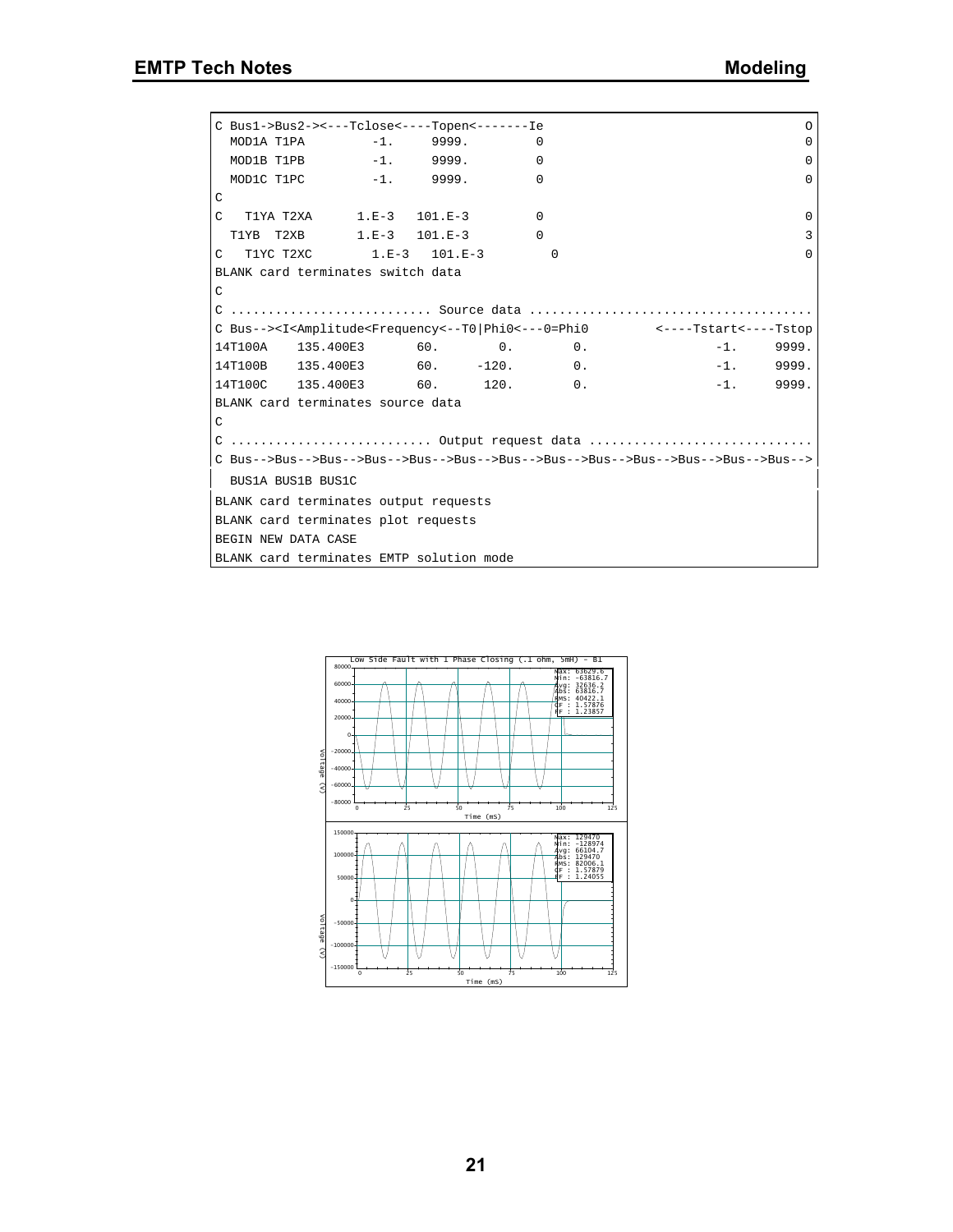

*Figure 10 - Low Side Fault with 1 Phase Closing (.1ohm, 5mH) -- B1*



*Figure 11 - Low Side Fault with 1 Phase Closing (.1ohm, 5mH) -- (Type 1)*

The second case has a fault impedance of 5 ohms and 1 millihenry. These results show a significant difference from the first case in that the amplitude of phase A is greatly decreased while phase B decreased slightly and phase C increased slightly. The other characteristics are similar to the first case.

The results of other cases with low side faults and one breaker phase closing tended to cause amplitude differences like the differences between the two above. Also, a lot of cases did not show the slight phase difference between A and C. When comparing the the actual results of the actual waveforms, the second case can probably be ruled out, but the first case remains as a possible answer.

# *Low Side Fault with Three Phases Closing*

For these runs, the fault impedance was placed on the low side (X-winding) of T1 between phase A (S1) and ground. All three phases of CB-T1Y closed and operated. Once again, the two cases described in the previous sections will also be used here (using the same fault impedance's) for illustrative purposes.

The first case has a fault impedance of .1 ohms and 5 millihenries. Results are shown in Figures 12 and 13. Figure 12 shows the three phases separate while Figure 13 shows the phases superimposed on each other. The results show that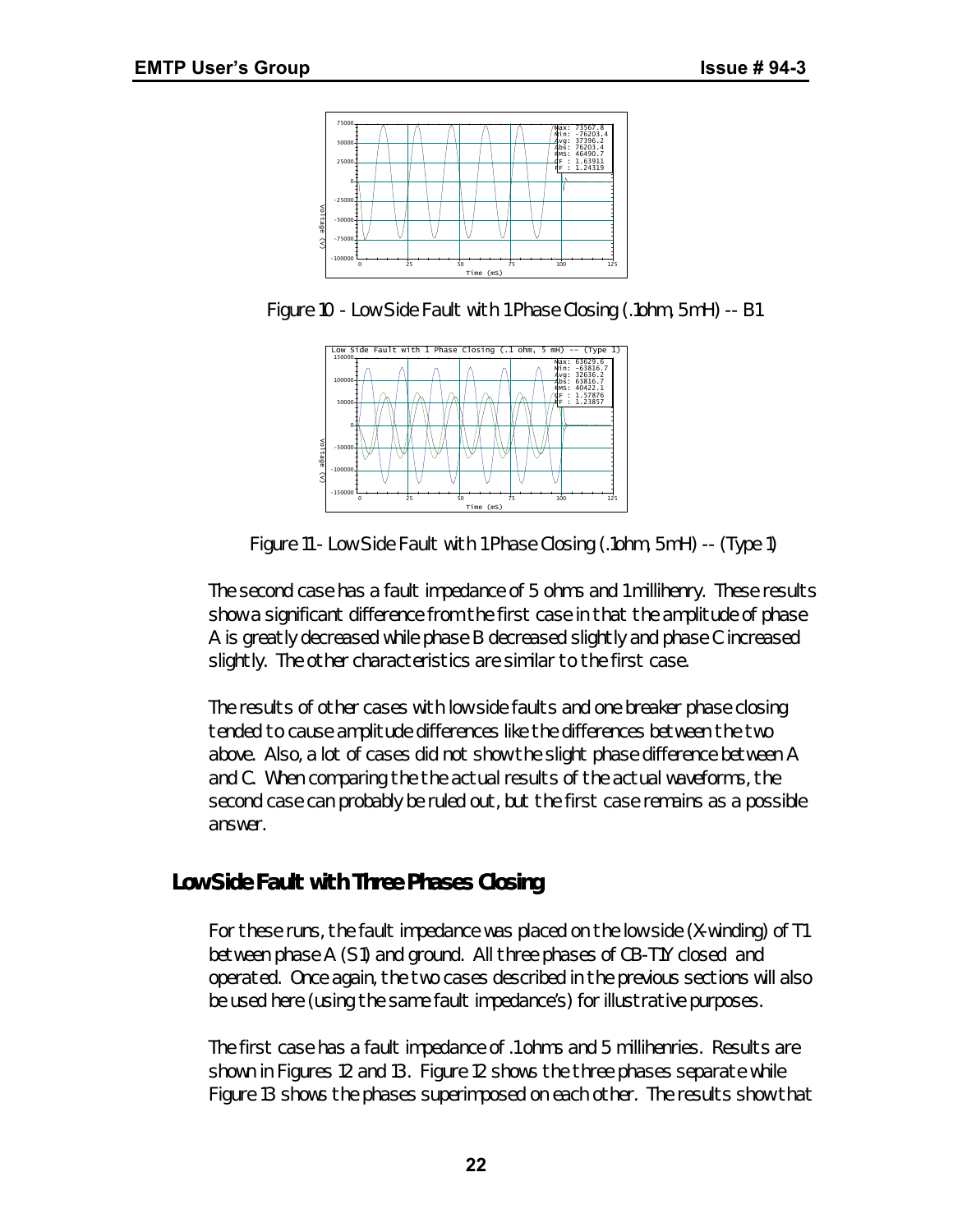none of the characteristics compare favorably to the actual waveforms. The waveforms are highly distorted during the first few cycles, are 120 degrees out of phase, and have amplitudes that are too large.



*Figure 12 Low Side Fault with 3 Phases Closing (.1ohm, 5mH) -- B1*



*Figure 13 - Low Side Fault with 3 Phases Closing (.1 ohm, 5 mH) -- (Type 1)*

The second case has a fault impedance of 5 ohms and 1 millihenry. These results show similarities to the first case only without as much distortion. The phases are still 120 apart and the amplitudes of phases A and C are larger than the actual results of the actual waveforms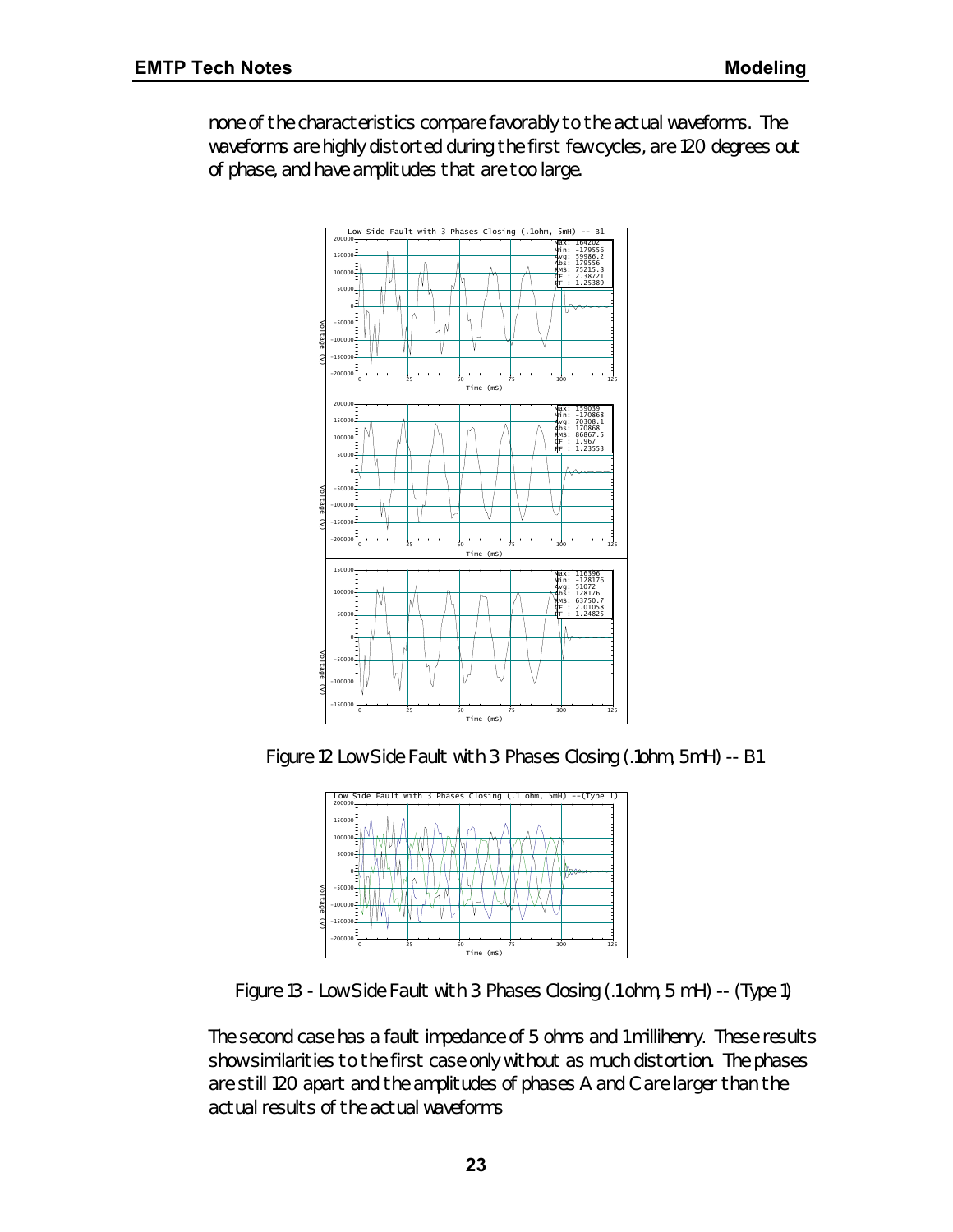The results of other cases tended to have similar results with varying degrees of distortion. The three phases were always 120 degrees apart and the amplitudes at A and C were large compared to the actual results. Because of the significant differences from the actual waveforms, it is unlikely that all three phases of the breaker closed.

# *Summary*

This paper gives a summary of the results obtained from EMTP studies on the breaker failure at substation 100. The model used and the results obtained have been discussed extensively. The model used was a reduced, simplified model of the vicinity surrounding sub 100. The Thevenin's Equivalent of sub 100 was included as well as detailed models of transformers T1 and T2, transmission line 1, the loads off T2 and CB-T1Y.

The results have shown that the most likely occurrence during the failure was one phase (B) of circuit breaker CB-T1Y closing with a fault on the low side (Xwinding) of transformer T10. The exact distortion of the actual fault recorder results were never attained, but the 1-phase closure with low side fault did provide the correct amplitudes and phase shifts which the other runs were unable to attain. Also, the results of the EMTP with the fault occurring on the low side and one phase of the breaker closing tend to agree with the findings and expectations.

# *References*

- [1] EMTP Revised Rule Book Version 2.0 EL-6421, Volume 1, Research Project 2149-4, Final Report, June 1989.
- [2] Power System Analysis Using the Electromagnetic Transients Program (EMTP) - EMTP Case Study Workbook, In-house Training Edition, by Electrotek, November, 1992 - January, 1993.
- [3] EMTP Workbook EL 4651, Final Report, September 1986.

*Dr. Sohrab Asgarpoor, Assistant Professor Matthew J. Mathine, Graduate Student University of Nebraska-Lincoln*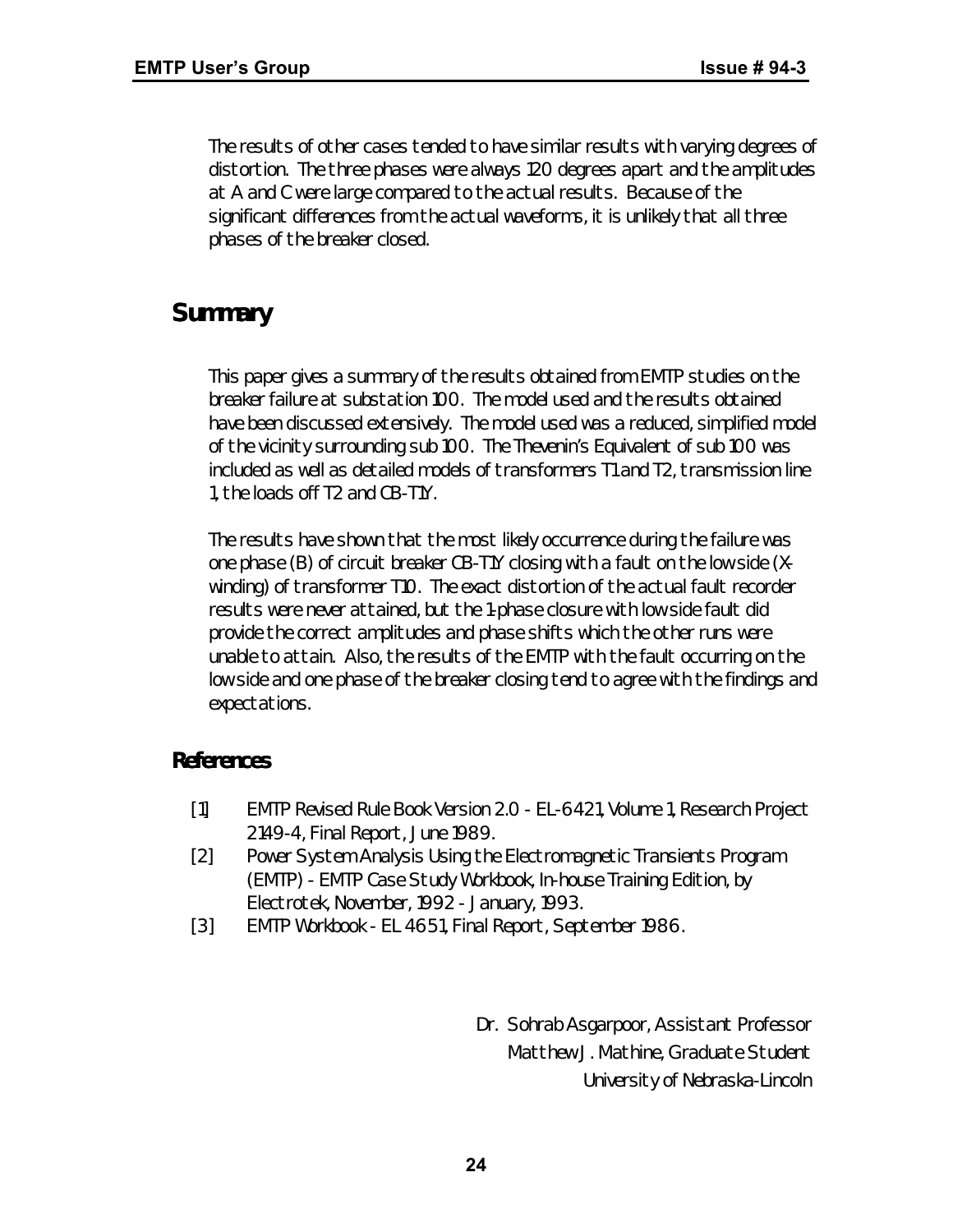*Lincoln, NB*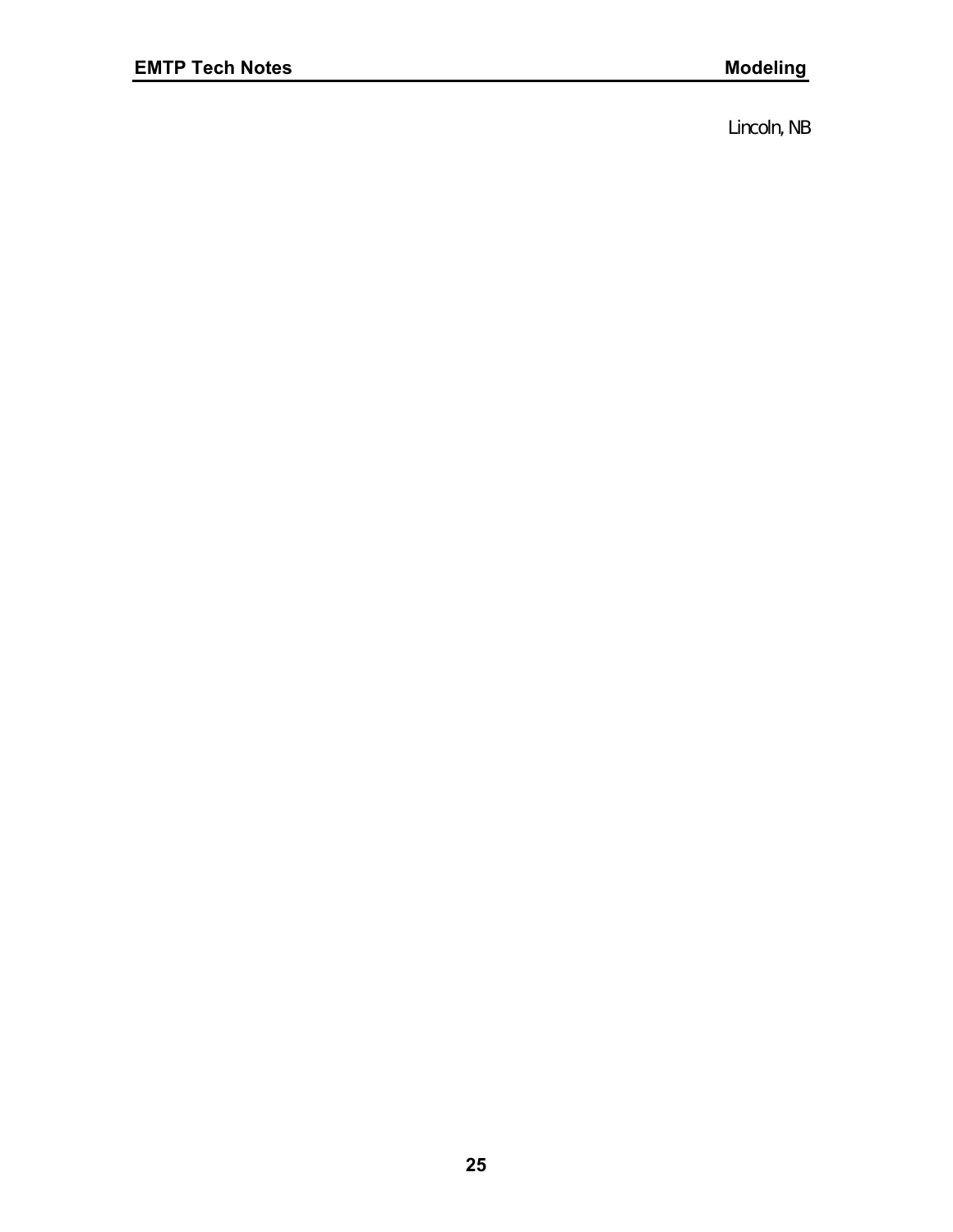# *Teaching Through Computer Lab Case Study Experiments*

The EMTP Summer course at University of Wisconsin-Madison is designed to provide in-depth knowledge and understanding of Electromagnetic Transients based on the versatile and powerful DCG/EPRI EMTP. This paper describes a rather simple but interesting study case discussed during the course lab session among the conference attendee Kenneth Behrendt and the faculty members Jean Mahseredjian, Fernando Alvarado, and Willis Long.

The conference attendees are always encouraged to apply practical and analytical knowledge to verify and explain the numerical simulator outputs and waveforms. Learning to use the EMTP requires learning many details about features and limitations of the program. The current state of the art is unable to provide models or calculation operation that can be used completely transparently to the underlying numerical constructions and limitations. In most cases, several modeling choices are available for a given network component. These choices are usually bases on the required level of sophistication and linked to the frequency of the simulated phenomena. The test cases studied during the course are designed to challenge the user in the appropriate model selection and to force comparative studies.

The differences between constant parameter and frequency dependent line models is always an interesting topic during the course. What frequency should be used to calculate the constant parameter line model parameters? In which case is it necessary to model the ground wires? One of the most effective means to experiment with the EMTP and appreciate modeling differences is to modify an existing model or case to create a new one. Of particular interest in this note are the problems and pitfalls that can occur as a result of student experimentation with the translation of models between time frames.

The case (Case 1) of Figure 1 is designed to study reclosing into a trapped charge on the three-phase line BKR1-BUS2. Here are the sequence of events and circumstances for the case study: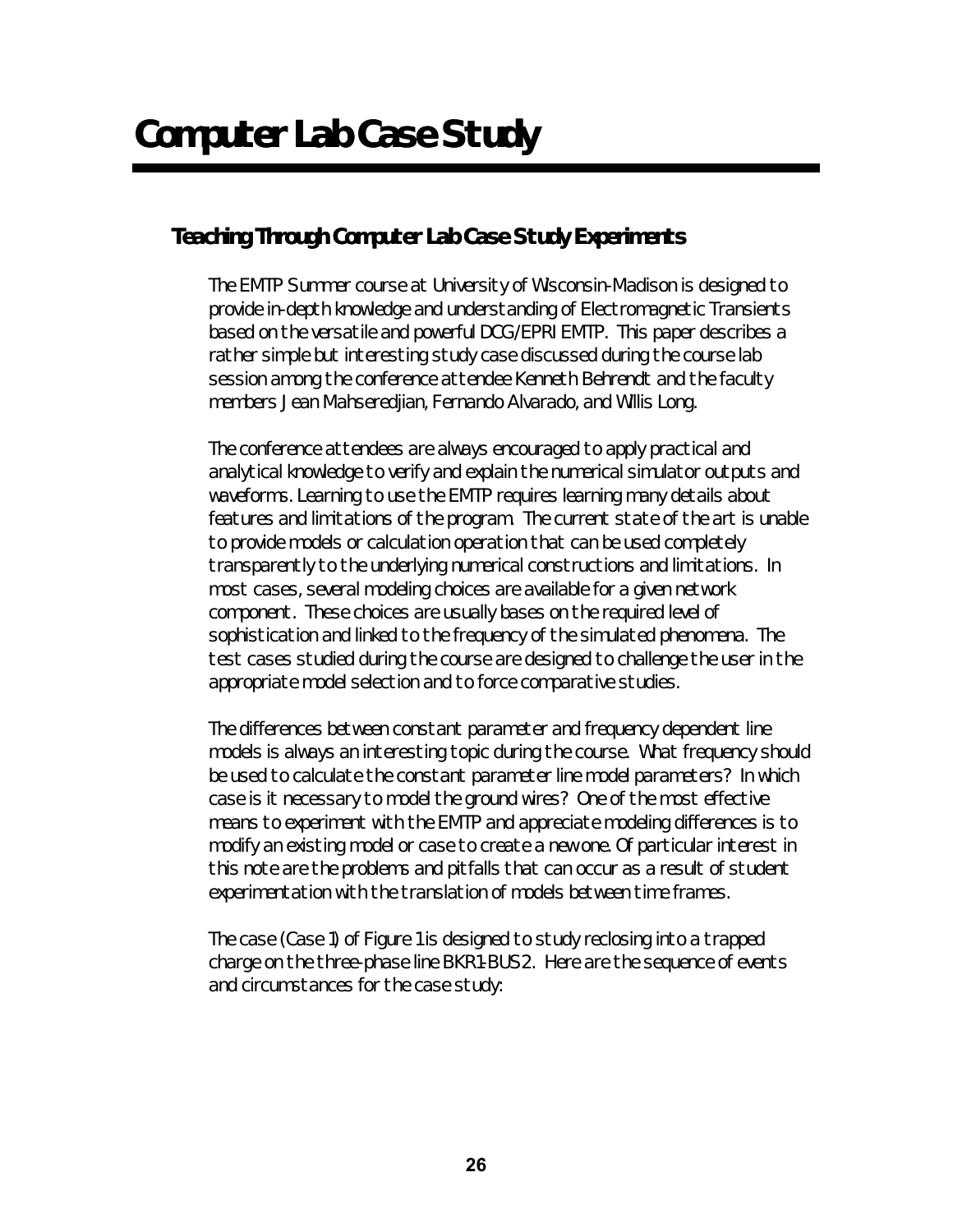#### *Figure 1 - A Case Study: Reclosing into a Trapped Charge on Line BKR1--BUS2*

a) Case 1 required to create the line model from a previously available lightning case (Case 2) study of the same line. Since lightning needs detailed representation of short sections of lines, with individual line sections and overhead ground wires, the lightning case was using the TD-LINE QREAL (untransposed) model where the line was represented through 5 conductors (3 phase and 2 ground) and 4 individual 300m spans. The frequency selected for the calculation of the transformation matrices was 500kHz

b) A simple methods for converting the Case 2 line model is to select a single span EMTP AUX module file and to replace the line length by the actual total line length of @93km for the switching study of Case 1. The ground wire representation is not needed in Case 1, these wires are therefore combined with the phase conductor.

c) At this stage the students had to experiment with the line model selection. If the CP-LINE model is chosen, then the next step is to study and appreciate the influence of the parameter calculation frequency  $f_m$  selection. No difficulties were encountered when  $f_m$  was in the typical range of switching transients. But any attempt to use  $f_m$ <sup>315kHz</sup> resulted in an EMTP error message indicating that something is wrong in the line model calculated by the AUX module. This may appear to be contradictory with Case 2 where a solution was found with  $f_m$  = 500kHz. An attempt to recreate the conditions prevailing in Case 2 is to subdivide the CP-LINE of Case 1 into at least 2 sections, then the previous error message disappears and a solution is found. The reason is natural enough for an experienced EMTP user, but not necessary evident a-priori.

d) The explanation of the error message lies in the underlying constant parameter line modal resistance (R') representation for the time-domain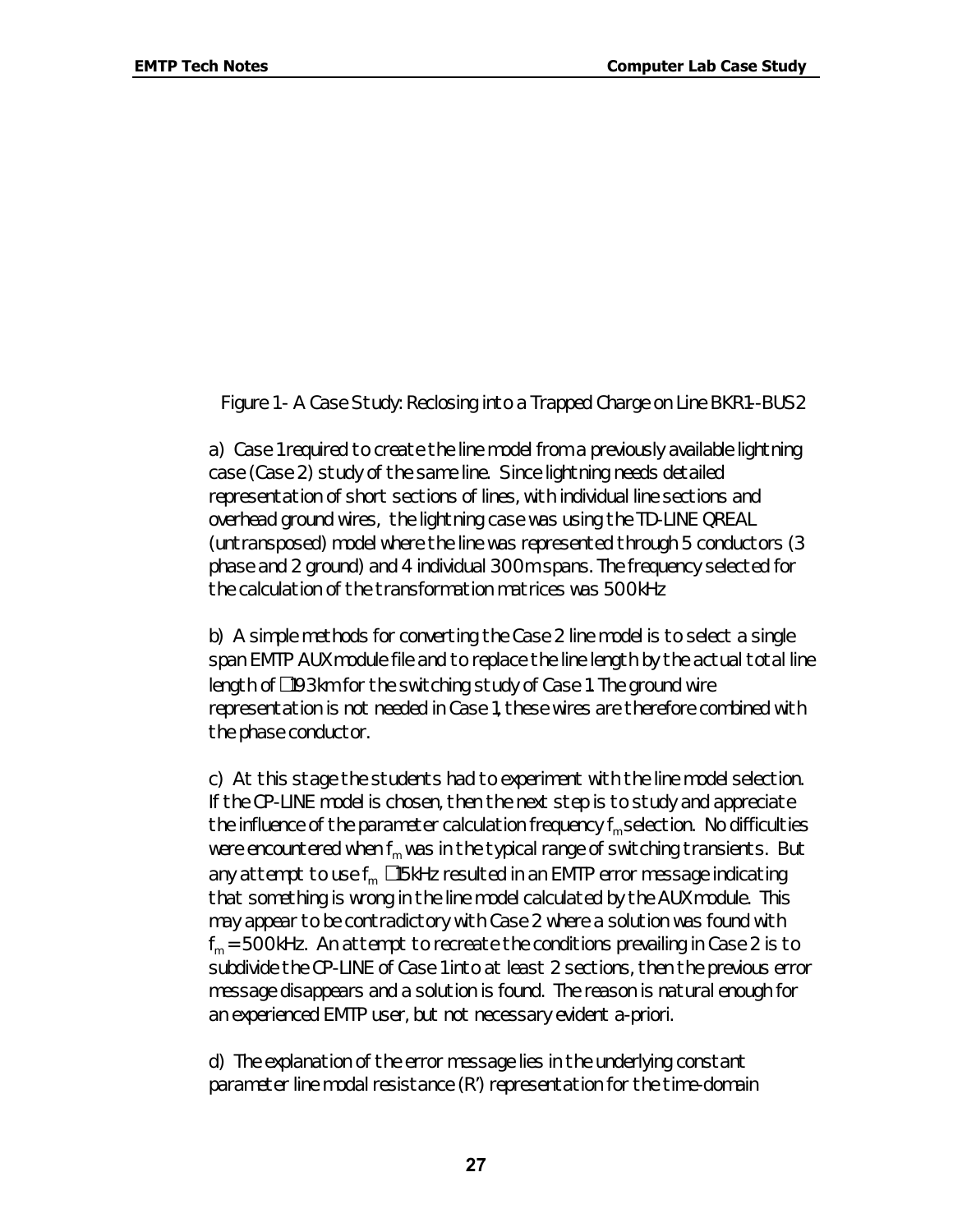solution. It must be recalled that the default model cuts the line in two, inserting half of the modal resistance in the middle and one fourth at each end. This simplified representation is acceptable if R'ı <<  $\rm\,Z_c$  ( $\rm\,i$  is the line length and  $\mathsf{Z}_{\mathrm{c}}$  is the modal characteristic impedance). When fm  $^{\mathsf{3}}$ 15kHz the R' $\mathsf{t}$  becomes excessively high and EMTP refuses to solve (fortunately).

e) It is true that 14kHz is excessive for Case 1, and it must be indicated that the program is capable of automatically selecting an optimum value for  $f_m$  within the switching transients range of 500Hz to 5kHz. Both CP-LINE and FD-LINE support this option and the comparative results with CP-LINE and FD-LINE models calculated automatically at 1563Hz are shown in Figure 2. The FD-LINE model is usually closer to the reality.

#### *Figure 2 - Voltage at BUS!, Case Study of Figure 1*

The lumped representation of R' was also the cause of the source current dip (see Figure 3) occurring at the propagation delay  $\tau$ , noticed by some students when an open-ended single phase line is energized by a step voltage source. This step response is an approximation to the step response of a line with continuously distributed resistance and frequency dependent parameters. IF the representation of the line resistance was improved by adding a large number of smaller lumped resistances connected by short lossless lines, then the reflection from the resistance in the center of line shown in Figure 3 would be replaced by many smaller reflections, occurring not only at  $\tau$  but over a range of time. The replacement of the CP-LINE by FD-LINE is the next logical step to let students appreciate the resulting more realistic smoothly decaying and rounded current waveform.